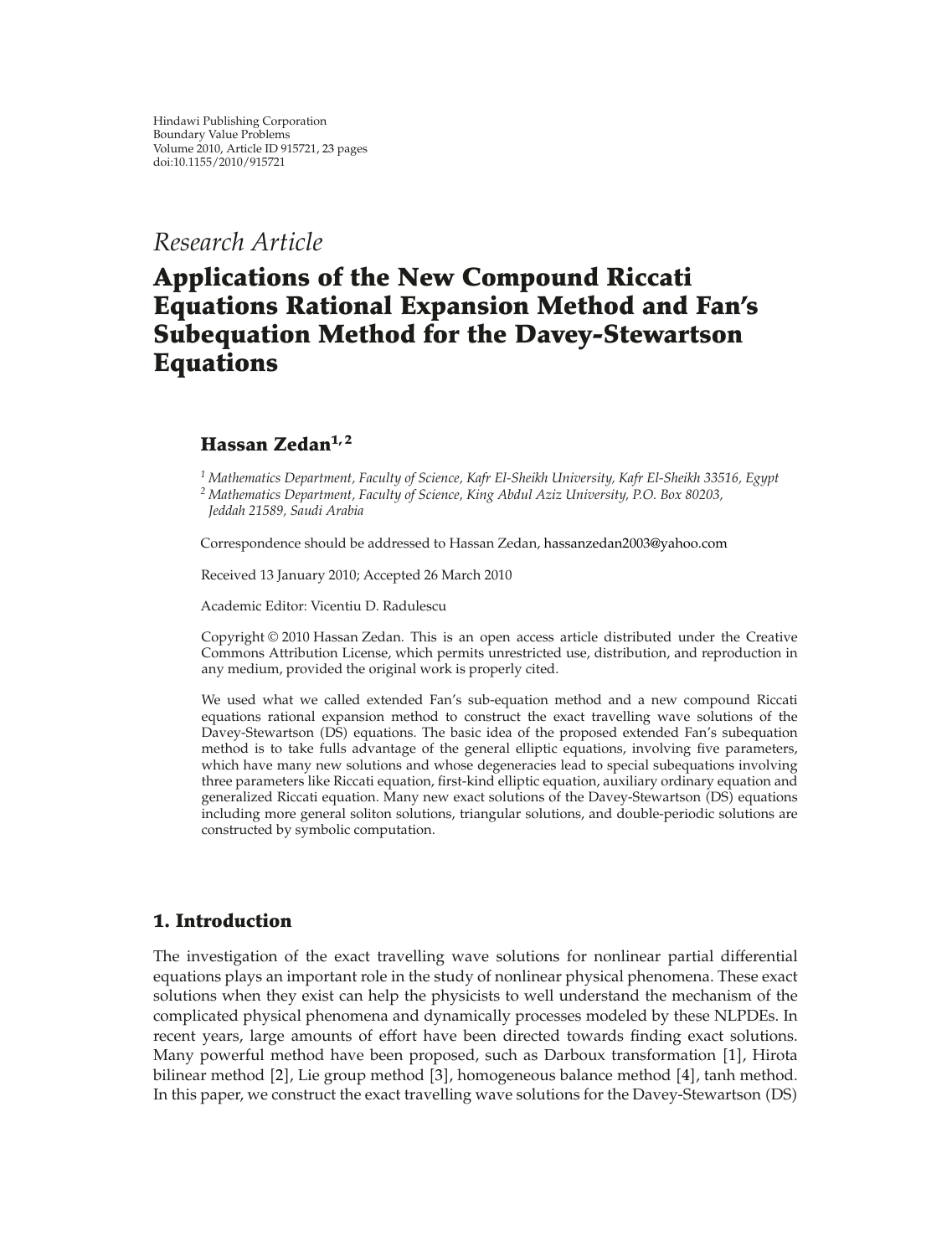equations for the function  $q = q(x, y, t)$  which are given by [5]

$$
iq_t + \frac{1}{2}\sigma^2 (q_{xx} + \sigma^2 q_{yy}) + \lambda |q|^2 q - \phi_x q = 0,
$$
  
\n
$$
\phi_{xx} - \sigma^2 \phi_{yy} - 2\lambda (|q|^2)_x = 0, \quad \lambda \pm 1, \quad \sigma^2 \pm 1.1.
$$
\n(1.1)

The case  $\sigma = 1$  is called the DSI equation, while  $\sigma = i$  is the DSII equation. The parameter *λ* characterizes the focusing or defocusing case. The Davey-Stewartson I and II are two wellknown examples of integrable equations in two-dimensional space, which arise as higherdimensional generalizations of the nonlinear shrodinger (NLS) equation, from the point of physical view as well as from the study in [6]. Indeed, they appear in many applications, for example, in the description of gravity-capillarity surface wave packets and in the limit of the shallow water.

Davey and Stewartson first derived their model in the context of water waves, just purely physical considerations. In the context,  $q(x, y, t)$  is the amplitude of a surface wave packet, while  $\phi(x, y)$  is the velocity potential of the mean flow interacting with the surface wave  $[6]$ .

The extended tanh-function method, the modified extended tanh-function method, and the F-expansion method belong to a class of methods called subequation methods for which they appear some basic relationships among the complicated NLPDEs under study and some simple solvable nonlinear ordinary equations. Thus by these subequation methods we seek for the solutions of the nonlinear partial differential equations in consideration as a polynomial in one variable satisfying equations (named subequation), for example, Riccati equation  $\varphi' = A + \varphi^2$ , auxiliary ordinary equation  $\varphi'^2 = B\varphi^2 + C\varphi^3 + D\varphi^4$  [7], first kind elliptic equation  $\varphi^2 = A + B\varphi^2 + D\varphi^4$ , generalized Riccati equation  $\varphi' = r + p\varphi + q\varphi^2$  [8], and so on. Fan [9] developed a new algebraic method, belonging to the class of subequation methods, to seek for more new solutions of nonlinear partial differential equations that can be expressed as a polynomial in an elementary function which satisfies a more general subequation than other subequations like Riccati equation, first-kind elliptic equation, and generalized Riccati equation. Recently Yomba [10] and Soliman and Abdou [11] extended Fan's method to show that the general elliptic equation can be degenerated in some special conditions to Riccati equation, first-kind elliptic equation, and generalized Riccati equation. We will consider a general elliptic equation in the formal will through

$$
\left(\frac{d\varphi(\xi)}{a\xi}\right)^2 = c_0 + c_1\varphi(\xi) + c_2\varphi^2(\xi) + c_3\varphi^3(\xi) + c_4\varphi^4(\xi). \tag{1.2}
$$

In addition, we apply a new compound Riccati equations rational expansion method [12] to the Davey-Stewartson (DS) equations and construct new complexion solutions. The rest of this paper is organized as follows. In Section 2, we simply provide the mathematical framework of Fan's subequation method. In Section 3, we apply the new presented method to the Davey-Stewartson (DS) equations. In Section 4, we briefly describe the new CRERE method. In Section 5, we obtain new complexion solutions of the Davey-Stewartson (DS) equations. In Section 6 and finally, some conclusions are given.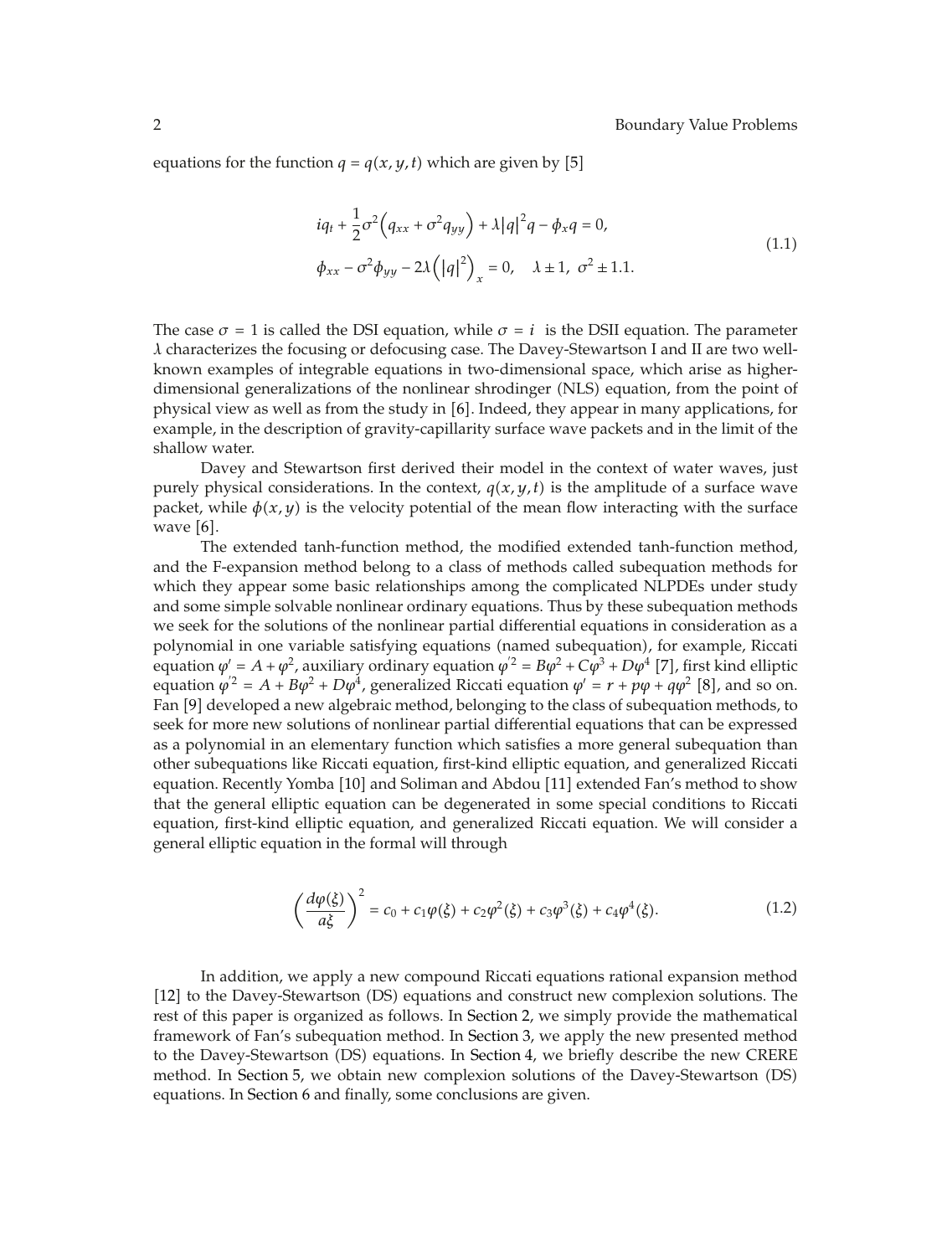#### **2. The Extended Fan Subequation Method**

In the following we shall outline the main steps of our method.

For given nonlinear partial differential equations with independent variables  $x$  = ( $x_0$  =  $t, x_1, x_2, \ldots, x_l$  and dependent variable  $u$ ,

$$
F\left(u, u_t, u_{x_i}, u_{x_ix_j}, \ldots\right) = 0, \tag{2.1}
$$

where  $F$  is in general a polynomial function of its argument, and the subscripts denote the partial derivatives. We first consider its travelling wave solutions

$$
u = u(\xi), \qquad \xi = \sum_{i=0}^{l} k_i x_i,
$$
 (2.2)

where  $k_i$   $(i = 0, \ldots, l)$  are all arbitrary constants. Substituting  $(2.2)$  into  $(2.1)$ , we get

$$
F(u, u', u'', \ldots) = 0.
$$
 (2.3)

Then  $u(\xi)$  is expanded into a polynomial in  $\varphi(\xi)$  as

$$
u(\xi) = \sum_{j=0}^{n} a_j \varphi^j(\xi),
$$
\n(2.4)

where  $a_j$  are constants to be determined later and  $\varphi(\xi)$  satisfies (1.2). In order to determine  $u(\xi)$  explicitly, one may take the following steps.

*Step 1.* Determine *n* by balancing the linear term of the highest order with the nonlinear term in (2.3).

*Step* 2. Substituting (2.4) with (1.2) into (2.3) and collecting all coefficients of  $\varphi^k(\sqrt{(\sum_{p=0}^4 c_p \varphi^p)}^{\nu})$   $(\nu = 0, 1; k = 0, 1, 2, \ldots)$ , then, setting these coefficients, to zero we get a set of algebraic equations with respect to  $a_j$   $(j = 0, 1, \ldots, n)$  and  $k_i$ .

*Step 3.* Solve the system of algebraic equations to obtain  $a_i$  and  $k_j$ . Inserting these results into (2.4), we thus obtained the general form of travelling wave solutions.

*Step 4.* By using the results obtained in the above steps, we can derive a series of fundamental solutions to  $(1.2)$  depending on the different values chosen for  $c_0$ ,  $c_1$ ,  $c_2$ ,  $c_3$ , and  $c_4$  [7, 8, 10]. The superscripts *I, II, III, IV*, and *V* determine the group of the solution while the subscript *l* determines the rank of the solution. Those solutions are listed as follows.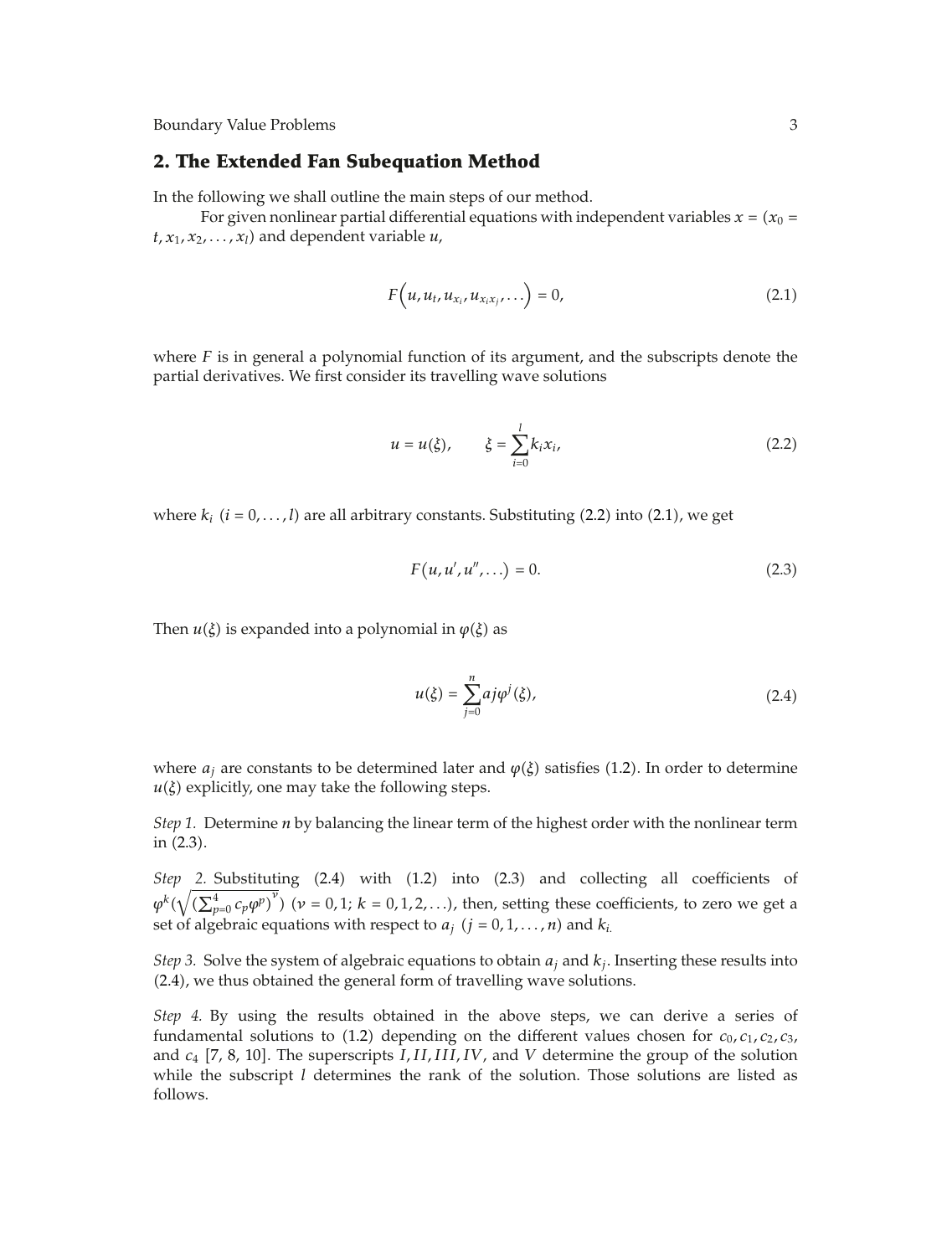*Case 1.* In some special cases, when  $c_0 \neq 0$ ,  $c_1 \neq 0$ ,  $c_2 \neq 0$ ,  $c_3 \neq 0$ , and  $c_4 \neq 0$ , there may exist three parameters *r, p*, and *q* such that

$$
\left(\frac{d\varphi(\xi)}{a\xi}\right)^2 = c_0 + c_1\varphi(\xi) + c_2\varphi^2(\xi) + c_3\varphi^3(\xi) + c_4\varphi^4(\xi) = \left(r + p\varphi(\xi) + q\varphi^2(\xi)\right)^2\tag{2.5}
$$

Equation (2.5) is satisfied only if the following relations hold:

$$
c_0 = r^2
$$
,  $c_1 = 2rp$ ,  $c_2 = 2rq + p^2$ ,  $c_3 = 2pq$ ,  $c_4 = q^2$ . (2.6)

For example, if the conditions  $(1.2)$ – $(2.5)$  are satisfied, the following solutions are obtained  $[8]$ .

*Type 1.* When  $p^2 - 4qr > 0$  and  $pq \neq 0$   $(qr \neq 0)$ ,

$$
\varphi_{1}^{I} = -\frac{1}{2q} \left[ p + \sqrt{p^{2} - 4qr} \tanh\left(\frac{\sqrt{p^{2} - 4qr}}{2} \xi\right) \right],
$$
\n
$$
\varphi_{2}^{I} = -\frac{1}{2q} \left[ p + \sqrt{p^{2} - 4qr} \coth\left(\frac{\sqrt{p^{2} - 4qr}}{2} \xi\right) \right],
$$
\n
$$
\varphi_{3}^{I} = -\frac{1}{2q} \left[ p + \sqrt{p^{2} - 4qr} \tanh\left(\sqrt{p^{2} - 4qr} \xi\right) \pm i \sec h\left(\sqrt{p^{2} - 4qr} \xi\right) \right],
$$
\n
$$
\varphi_{4}^{I} = -\frac{1}{2q} \left[ p + \sqrt{p^{2} - 4qr} \coth\left(\sqrt{p^{2} - 4qr} \xi\right) \pm \csc h\left(\sqrt{p^{2} - 4qr} \xi\right) \right],
$$
\n
$$
\varphi_{5}^{I} = -\frac{1}{4q} \left[ 2p + \sqrt{p^{2} - 4qr} \tanh\left(\frac{\sqrt{p^{2} - 4qr}}{4} \xi\right) \pm \cot h\left(\frac{\sqrt{p^{2} - 4qr}}{4} \xi\right) \right],
$$
\n
$$
\varphi_{6}^{I} = \frac{1}{2q} \left[ -p + \frac{\sqrt{(A^{2} + B^{2})(p^{2} - 4qr)} - A\sqrt{p^{2} - 4qr} \cosh\left(\sqrt{p^{2} - 4qr} \xi\right)}{A \sinh\left(\sqrt{p^{2} - 4qr} \xi\right) + B} \right],
$$
\n
$$
\varphi_{7}^{I} = \frac{1}{2q} \left[ -p - \frac{\sqrt{(B^{2} - A^{2})(p^{2} - 4qr)} + A\sqrt{p^{2} - 4qr} \sinh\left(\sqrt{p^{2} - 4qr} \xi\right)}{A \cosh\left(\sqrt{p^{2} - 4qr} \xi\right) + B} \right],
$$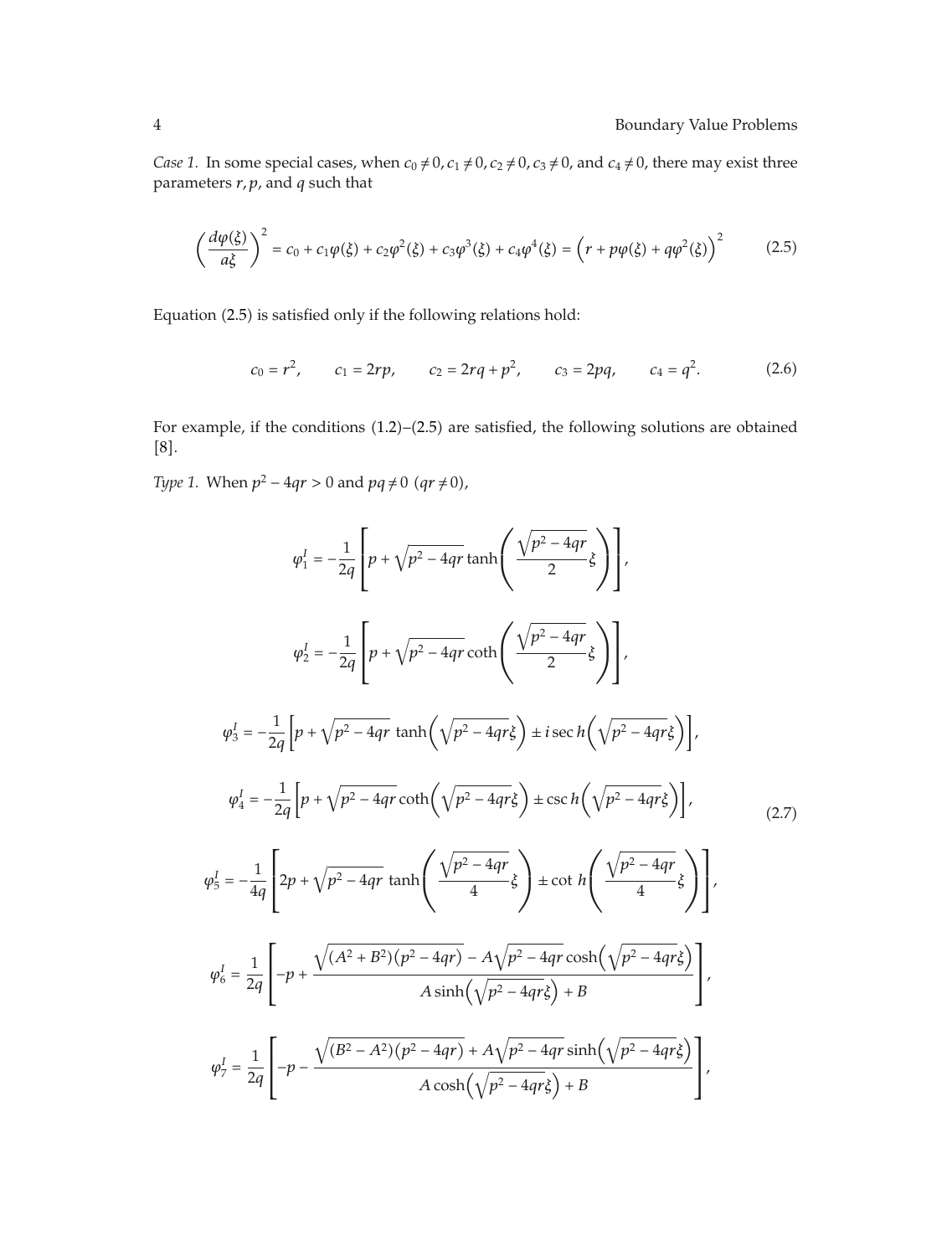where *A*, *B* are two nonzero real constants and satisfy  $B^2 - A^2 > 0$ ;

*ϕI* <sup>8</sup> 2*r* cosh-- *p*<sup>2</sup> − 4*qr/*2 *ξ <sup>p</sup>*<sup>2</sup> <sup>−</sup> <sup>4</sup>*qr* sinh-- *p*<sup>2</sup> − 4*qr/*2 *ξ* <sup>−</sup> *<sup>p</sup>* cosh-- *p*<sup>2</sup> − 4*qr/*2 *ξ , ϕI* <sup>9</sup> <sup>−</sup>2*<sup>r</sup>* sinh-- *p*<sup>2</sup> − 4*qr/*2 *ξ p* sinh-- *p*<sup>2</sup> − 4*qr/*2 *ξ* − *<sup>p</sup>*<sup>2</sup> <sup>−</sup> <sup>4</sup>*qr* cosh-- *p*<sup>2</sup> − 4*qr/*2 *ξ , ϕI* <sup>10</sup> 2*r* cosh- *<sup>p</sup>*<sup>2</sup> <sup>−</sup> <sup>4</sup>*qrξ <sup>p</sup>*<sup>2</sup> <sup>−</sup> <sup>4</sup>*qr* sinh- *<sup>p</sup>*<sup>2</sup> <sup>−</sup> <sup>4</sup>*qrξ* <sup>−</sup> *<sup>p</sup>* cosh- *<sup>p</sup>*<sup>2</sup> <sup>−</sup> <sup>4</sup>*qrξ i p*<sup>2</sup> − 4*qr , ϕI* <sup>11</sup> 2*r* sinh- *<sup>p</sup>*<sup>2</sup> <sup>−</sup> <sup>4</sup>*qrξ* <sup>−</sup>*<sup>p</sup>* sinh- *<sup>p</sup>*<sup>2</sup> <sup>−</sup> <sup>4</sup>*qrξ <sup>p</sup>*<sup>2</sup> <sup>−</sup> <sup>4</sup>*qr* cosh- *<sup>p</sup>*<sup>2</sup> <sup>−</sup> <sup>4</sup>*qrξ* ± *p*<sup>2</sup> − 4*qr , ϕI* <sup>12</sup> 4*r* cosh-- *p*<sup>2</sup> − 4*qr/*4 *ξ* sinh-- *p*<sup>2</sup> − 4*qr/*4 *ξ ,* -2.8

 $-2p\cosh\left(\left(\sqrt{p^2-4qr}/4\right)\xi\right)\sinh\left(\left(\sqrt{p^2-4qr}/4\right)\xi\right)+$  2θ

where 21 denotes  $2\sqrt{p^2-4qr}\cosh^2((\sqrt{p^2-4qr}/4)\xi)-\sqrt{p^2-4qr}.$ *Type 2.* When  $p^2 - 4qr < 0$  and  $pq \neq 0$   $(qr \neq 0)$ 

$$
\varphi_{13}^{I} = \frac{1}{2q} \left[ -p + \sqrt{4qr - p^{2}} \left( \frac{\sqrt{4qr - p^{2}}}{2} \xi \right) \right],
$$
  

$$
\varphi_{14}^{I} = -\frac{1}{2q} \left[ p + \sqrt{4qr - p^{2}} \cot \left( \frac{\sqrt{4qr - p^{2}}}{2} \xi \right) \right],
$$
  

$$
\varphi_{15}^{I} = \frac{1}{2q} \left[ p + \sqrt{4qr - p^{2}} \tan \left( \sqrt{4qr - p^{2}} \xi \right) \pm I \sec \left( \sqrt{4qr - p^{2}} \xi \right) \right],
$$
  

$$
\varphi_{16}^{I} = -\frac{1}{2q} \left[ p + \sqrt{4qr - p^{2}} \cot \left( \sqrt{4qr - p^{2}} \xi \right) \pm \csc \left( \sqrt{4qr - p^{2}} \xi \right) \right],
$$
  

$$
\varphi_{17}^{I} = \frac{1}{4q} \left[ -2p + \sqrt{4qr - p^{2}} \tan \left( \frac{\sqrt{4qr - p^{2}}}{4} \xi \right) - \cot \left( \frac{\sqrt{4qr - p^{2}}}{4} \xi \right) \right],
$$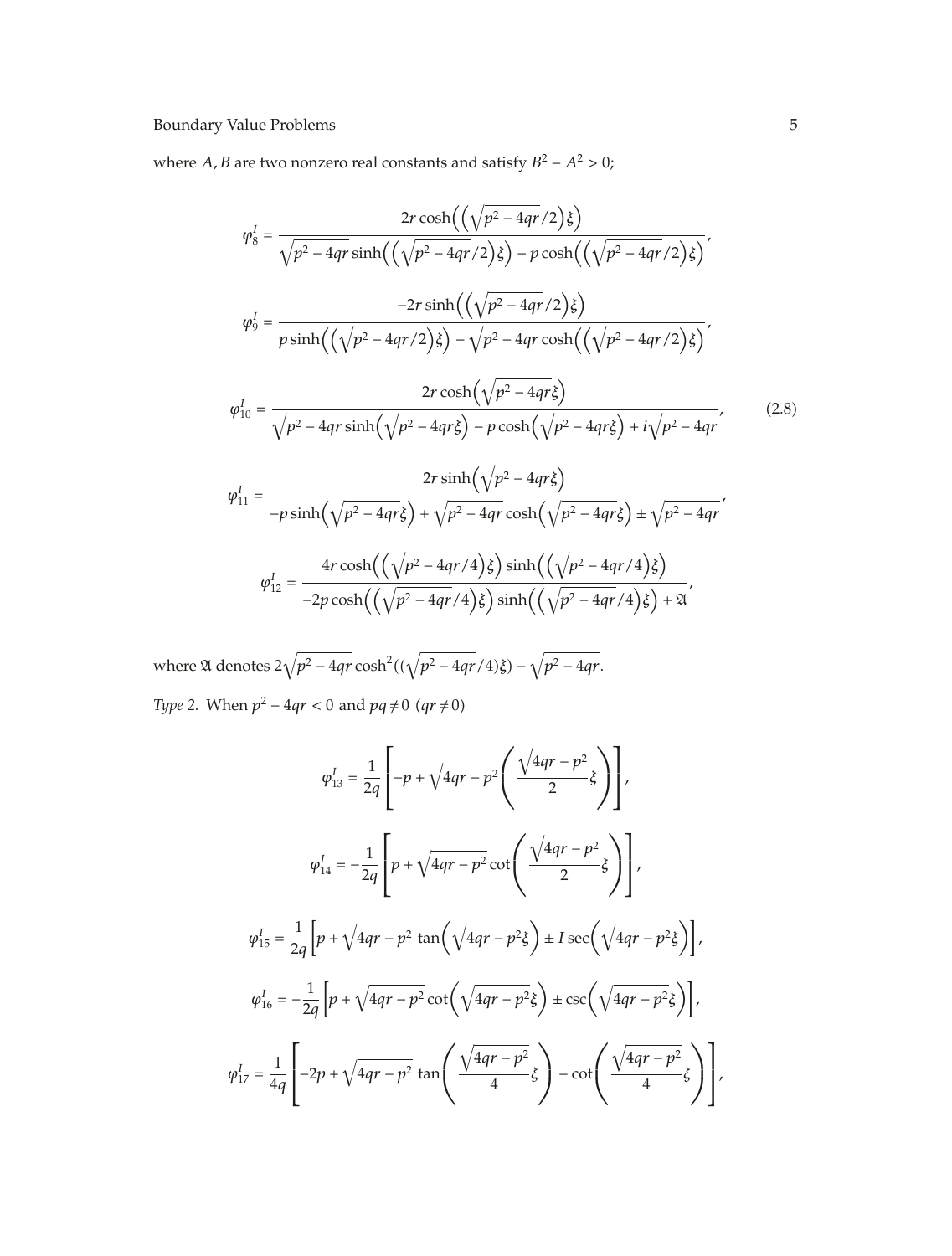$$
\varphi_{18}^{I} = \frac{1}{2q} \left[ -p + \frac{\pm \sqrt{(A^{2} - B^{2})(4qr - p^{2})} - A\sqrt{4qr - p^{2}}\cos(\sqrt{4qr - p^{2}}\xi)}{A\sin(\sqrt{4qr - p^{2}}\xi) + B} \right],
$$
  

$$
\varphi_{19}^{I} = \frac{1}{2q} \left[ -p - \frac{\pm \sqrt{(A^{2} - B^{2})(4qr - p^{2})} - A\sqrt{4qr - p^{2}}\sin(\sqrt{4qr - p^{2}}\xi)}{A\cos(\sqrt{4qr - p^{2}}\xi) + B} \right],
$$
(2.9)

where *A*, *B* are two nonzero real constants and satisfy  $A^2 - B^2 > 0$ ;

$$
\varphi_{20}^{I} = -\frac{2r \cos\left(\left(\sqrt{4qr - p^{2}}/2\right)\xi\right)}{\sqrt{4qr - p^{2}} \sin\left(\left(\sqrt{4qr - p^{2}}/2\right)\xi\right) + p \cos\left(\left(\sqrt{4qr - p^{2}}/2\right)\xi\right)},
$$
\n
$$
\varphi_{21}^{I} = \frac{2r \sin\left(\left(\sqrt{4qr - p^{2}}/2\right)\xi\right)}{-p \sin\left(\left(\sqrt{4qr - p^{2}}/2\right)\xi\right) + \sqrt{4qr - p^{2}} \cos\left(\left(\sqrt{4qr - p^{2}}/2\right)\xi\right)},
$$
\n
$$
\varphi_{22}^{I} = -\frac{2r \cos\left(\sqrt{4qr - p^{2}}\xi\right)}{\sqrt{4qr - p^{2}} \sin\left(\sqrt{4qr - p^{2}}\xi\right) + p \cos\left(\sqrt{4qr - p^{2}}\xi\right) \pm \sqrt{4qr - p^{2}}},
$$
\n
$$
\varphi_{23}^{I} = \frac{2r \sin\left(\sqrt{4qr - p^{2}}\xi\right)}{-p \sin\left(\sqrt{4qr - p^{2}}\xi\right) + \sqrt{4qr - p^{2}} \cos\left(\sqrt{4qr - p^{2}}\xi\right) \pm \sqrt{4qr - p^{2}}},
$$
\n
$$
\varphi_{24}^{I} = \frac{4r \cos\left(\left(\sqrt{4qr - p^{2}}/4\right)\xi\right) \sin\left(\left(\sqrt{4qr - p^{2}}/4\right)\xi\right)}{-2p \cos\left(\left(\sqrt{4qr - p^{2}}/4\right)\xi\right) \sin\left(\left(\sqrt{4qr - p^{2}}/4\right)\xi\right) + \mathcal{B}},
$$
\n(10)

where  $\mathfrak B$  denotes  $2\sqrt{4qr-p^2}\cosh^2((\sqrt{4qr-p^2}/4)\xi)-\sqrt{4qr-p^2}.$ 

*Case 2.* Case 1 includes another special case when  $c_2 = 0$  and  $c_1 \neq 0$ ,  $c_0 \neq 0$ ,  $c_3 \neq 0$ , and  $c_4 \neq 0$ . There may exist three parameters *r, p*, and *q* such that

$$
\left(\frac{d\varphi(\xi)}{a\xi}\right)^2 = c_0 + c_1\varphi(\xi) + c_3\varphi^3(\xi) + c_4\varphi^4(\xi) = \left(r + p\varphi(\xi) + q\varphi^2(\xi)\right)^2. \tag{2.11}
$$

Equation (2.2) requires for its existence the following relations:

$$
c_0 = r^2
$$
,  $c_1 = 2rp$ ,  $c_3 = 2pq$ ,  $c_4 = q^2$ . (2.12)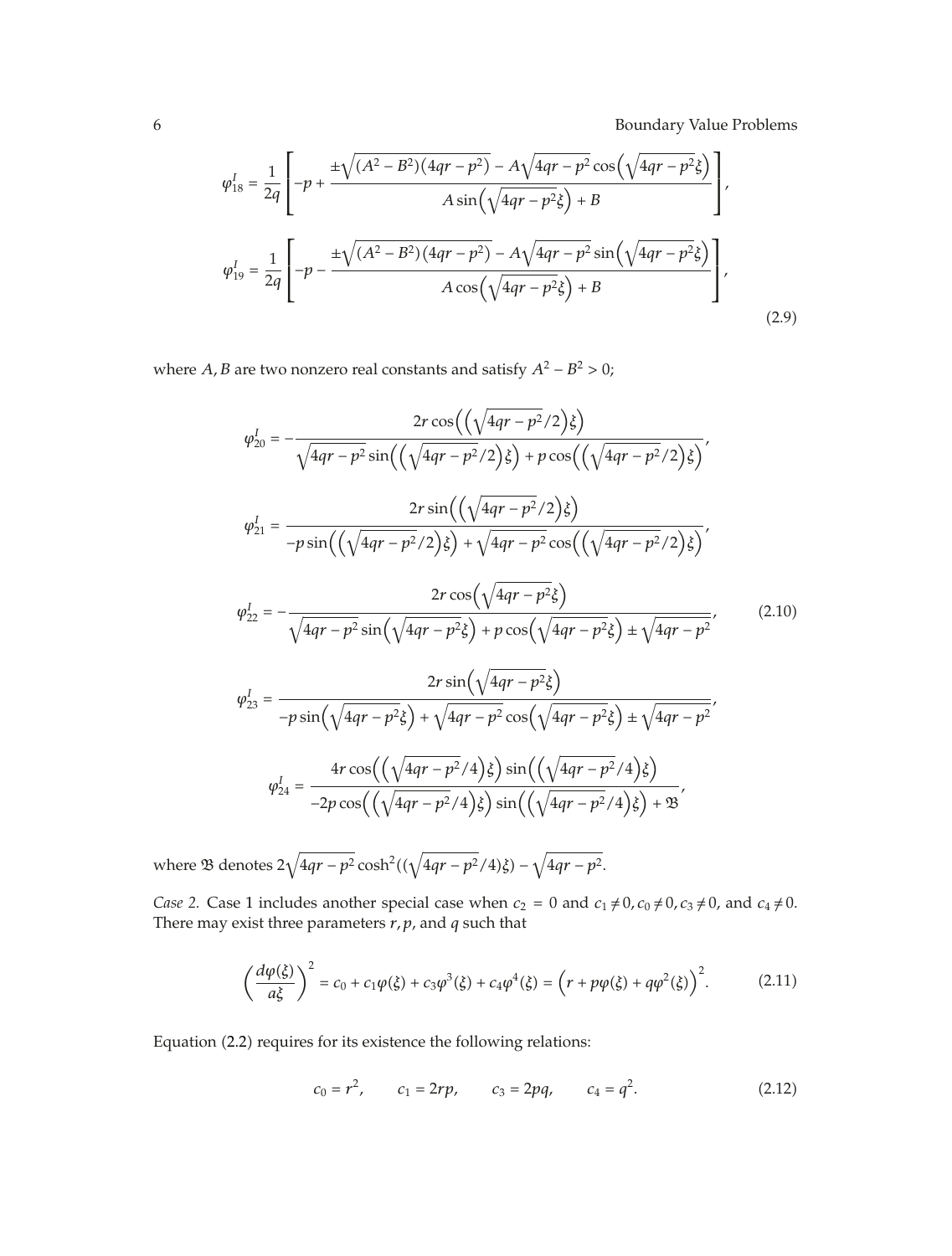The following constraint should exist between *r, p*, and *q* parameters:

$$
p^2 = -2rq, \qquad rq < 0. \tag{2.13}
$$

For example, if the conditions  $(1.2)$ ,  $(2.5)$ ,  $(2.12)$ , and  $(2.13)$  are satisfied, the following solutions are obtained.

*Type 1.* When  $qr < 0$  and  $(qr \neq 0)$ ,

$$
\varphi_1^{II} = -\frac{1}{2q} \left[ \pm \sqrt{-2qr} + \sqrt{-6qr} \tanh\left(\frac{\sqrt{-6qr}}{2}\xi\right) \right],
$$
  
\n
$$
\varphi_2^{II} = -\frac{1}{2q} \left[ \pm \sqrt{-2qr} + \sqrt{-6qr} \coth\left(\frac{\sqrt{-6qr}}{2}\xi\right) \right],
$$
  
\n
$$
\varphi_3^{II} = -\frac{1}{2q} \left[ \pm \sqrt{-2qr} + \sqrt{-6qr} \tanh\left(\sqrt{-6qr}\xi\right) \pm i \sec h\left(\sqrt{-6qr}\xi\right) \right],
$$
  
\n
$$
\varphi_4^{II} = -\frac{1}{2q} \left[ \pm \sqrt{-2qr} + \sqrt{-6qr} \coth\left(\sqrt{-6qr}\xi\right) \pm \csc h\left(\sqrt{-6qr}\xi\right) \right],
$$
  
\n
$$
\varphi_5^{II} = -\frac{1}{4q} \left[ \pm 2\sqrt{-2qr} + \sqrt{-6qr} \tanh\left(\frac{\sqrt{-6qr}}{4}\xi\right) + \cot h\left(\frac{\sqrt{-6qr}}{4}\xi\right) \right],
$$
  
\n
$$
\varphi_6^{II} = \frac{1}{2q} \left[ \mp \sqrt{-2qr} + \frac{\sqrt{(A^2 + B^2)(-6qr)} - A\sqrt{-6qr} \cosh(\sqrt{-6qr}\xi)}{A \sinh(\sqrt{-6qr}\xi) + B} \right],
$$
  
\n
$$
\varphi_7^{II} = \frac{1}{2q} \left[ \mp \sqrt{-2qr} - \frac{\sqrt{(B^2 - A^2)(-6qr)} + A\sqrt{-6qr} \sinh(\sqrt{-6qr}\xi)}{A \cosh(\sqrt{-6qr}\xi) + B} \right],
$$
  
\n(2.14)

where *A*, *B* are two nonzero real constants and satisfy  $B^2 - A^2 > 0$ ;

$$
\varphi_8^{II} = \frac{2r \cosh((\sqrt{-6qr}/2)\xi)}{\sqrt{-6qr} \sinh((\sqrt{-6qr}/2)\xi) + \sqrt{-2qr} \cosh((\sqrt{-6qr}/2)\xi)},
$$
\n
$$
\varphi_9^{II} = \frac{-2r \sinh((\sqrt{-6qr}/2)\xi)}{\pm \sqrt{-2qr} \sinh((\sqrt{-6qr}/2)\xi) - \sqrt{-6qr} \cosh((\sqrt{-6qr}/2)\xi)},
$$
\n
$$
\varphi_{10}^{II} = \frac{2r \cosh(\sqrt{-6qr}\xi)}{\sqrt{-6qr} \sinh(\sqrt{-6qr}\xi) + \sqrt{-2qr} \cosh(\sqrt{-6qr}\xi) + i\sqrt{-6qr}},
$$
\n
$$
\varphi_{11}^{II} = \frac{2r \sinh(\sqrt{-6qr}\xi)}{\mp \sqrt{-2qr} \sinh(\sqrt{-6qr}\xi) + \sqrt{-6qr} \cosh(\sqrt{-6qr}\xi) \pm \sqrt{-6qr}},
$$
\n
$$
\varphi_{12}^{II} = \frac{4r \cosh((\sqrt{-6qr}/4)\xi) \sinh((\sqrt{-6qr}/4)\xi)}{\mp 2\sqrt{-2qr} \cosh((\sqrt{-6qr}/4)\xi) \sinh((\sqrt{-6qr}/4)\xi) + \mathfrak{C}},
$$
\n(2.15)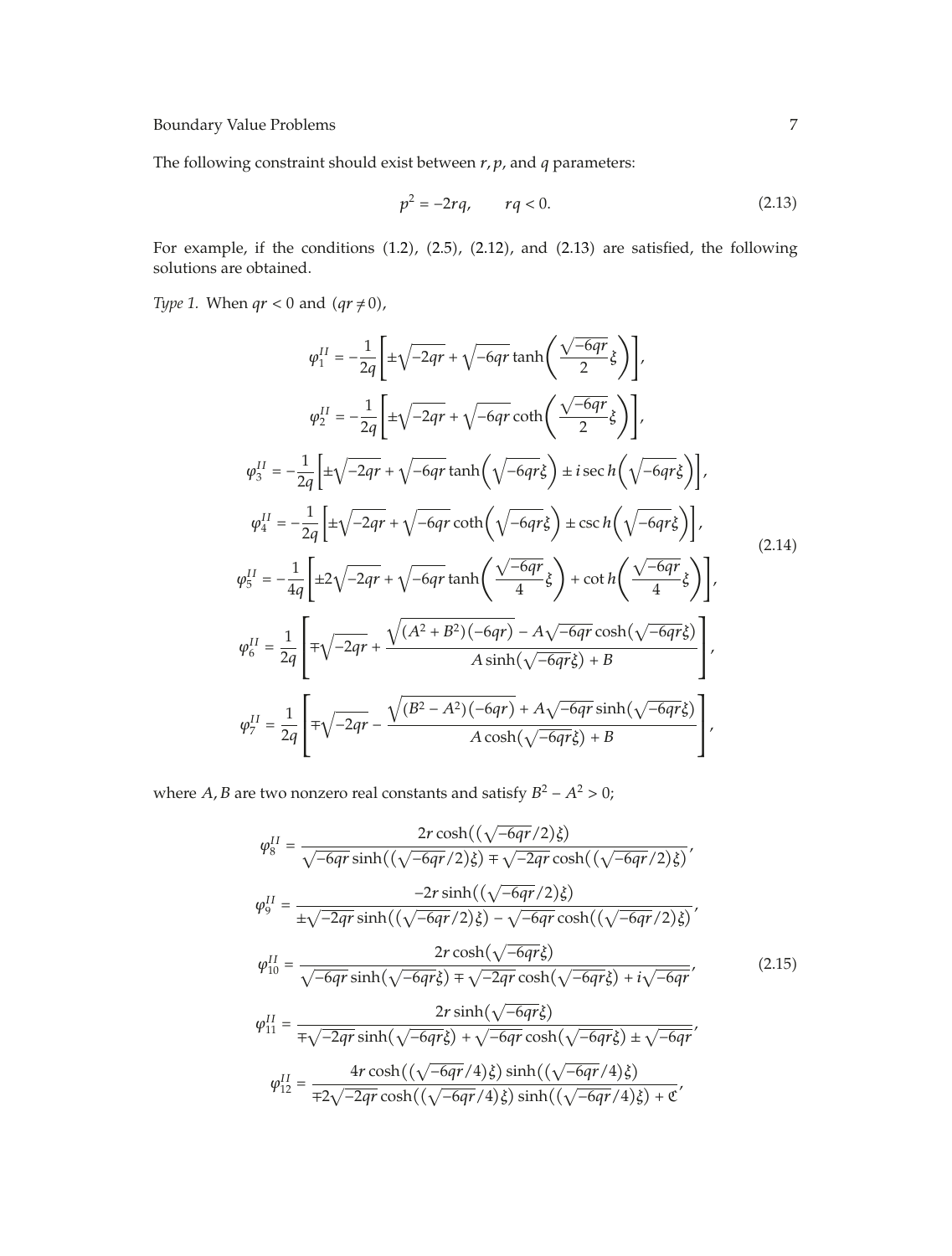where  $\mathfrak{C}$  denotes  $2\sqrt{-6qr}\cosh^2((\sqrt{-6qr}/4)\xi) - \sqrt{-6qr}$ . Thus for (2.5), (2.11), the general elliptic equation is reduced to the generalized Riccati Equation [8].

*Case 3.* When  $c_0 = c_1 = 0$ , the general elliptic equation is reduced to the auxiliary ordinary equation [7]

$$
\left(\frac{d\varphi(\xi)}{a\xi}\right)^2 = c_2\varphi^2(\xi) + c_3\varphi^3(\xi) + c_4\varphi^4(\xi). \tag{2.16}
$$

For example, if the condition (2.16) is satisfied, the following solutions are obtained.

*Type 1.* If  $c_2 = 1$ ,  $c_3 = -2c/a$ , and  $c_4 = (c^2 - b^2)/a^2$ , (2.16) has the solution

$$
\varphi_1^{III} = \frac{a \sec h \xi}{b + c \sec h \xi}.
$$
\n(2.17)

*Type 2.* If  $c_2 = 1$ ,  $c_3 = -2c/a$ , and  $c_4 = (c^2 + b^2)/a^2$ , (2.16) has the solution

$$
\varphi_2^{III} = \frac{a \csc h\xi}{b + c \csc h\xi} \tag{2.18}
$$

*Type 3.* If  $c_2 = 4$ *,*  $c_3 = -(4(2b+d))/a$ *,* and  $c_4 = (c^2 + 4b^2 + 4bd)/a^2$ *,* (2.16) has the solution

$$
\varphi_3^{III} = \frac{a \sec h^2 \xi}{b \sec h^2 \xi + c \tanh \xi + d}.
$$
\n(2.19)

*Type 4.* If  $c_2 = 4$ *,*  $c_3 = (4(d - 2b))/a$ *,* and  $c_4 = (c^2 + 4b^2 - 4bd)/a^2$ *,* (2.16) has the solution

$$
\varphi_4^{III} = \frac{a \csc h^2 \xi}{b \csc h^2 \xi + c \coth \xi + d}.
$$
\n(2.20)

*Type 5.* If  $c_2 = a^2$ ,  $c_3 = 2ab$ , and  $c_4 = b^2$ , (2.16) has the solution

$$
\varphi_5^{III} = \frac{-ac}{b(c + \cosh(a\xi) - \sinh(a\xi))},
$$
\n
$$
\varphi_6^{III} = -\frac{a(\cosh(a\xi) + \sinh(a\xi))}{b(c + \cosh(a\xi) + \sinh(a\xi))}.
$$
\n(2.21)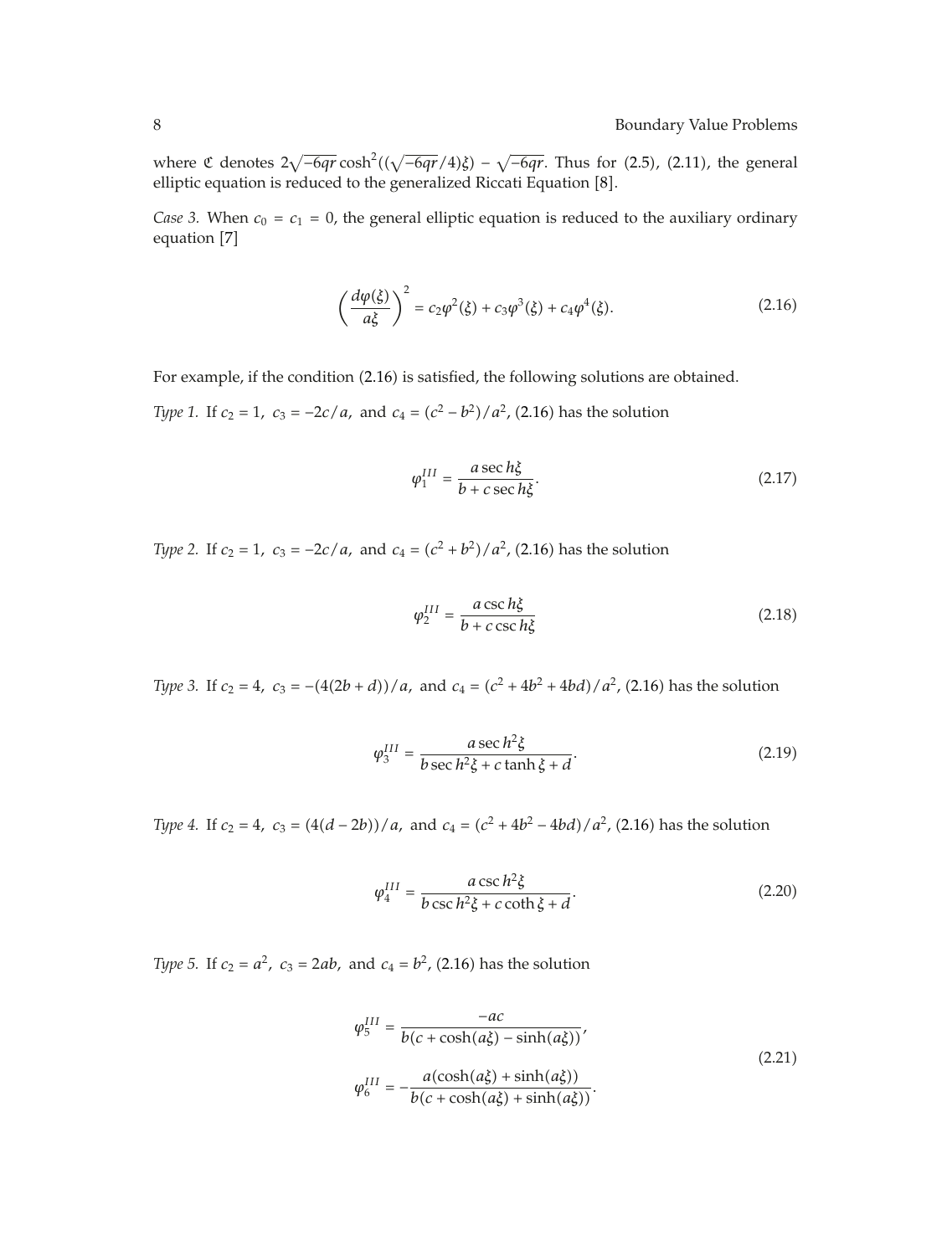*Type 6.* If  $c_2 = -1$ ,  $c_3 = 2c/a$ , and  $c_4 = -(c^2 - b^2)/a^2$ , (2.16) has the solution

$$
\varphi_7^{III} = \frac{a \sec \xi}{b + c \sec \xi},
$$
  

$$
\varphi_8^{III} = \frac{a \csc \xi}{b + c \csc \xi}.
$$
 (2.22)

*Type 7.* If  $c_2 = -4$ ,  $c_3 = 4(2b + d)/a$ , and  $c_4 = -(-c^2 + 4b^2 + 4bd)/a^2$ , (2.16) has the solution

$$
\varphi_9^{III} = \frac{a \sec^2 \xi}{b \sec^2 \xi + c \tan \xi + d'}
$$
\n
$$
\varphi_{10}^{III} = \frac{a \csc^2 \xi}{b \csc^2 \xi + c \cot \xi + d'}
$$
\n(2.23)

where *a, b, c*, and *d* are arbitrary constants.

*Type 8.* If  $c_2 > 0$ ,

$$
\varphi_{11}^{III} = -\frac{c_2 c_3 \sec h^2 ((\sqrt{c_2}/2)\xi)}{c_3^2 - c_2 c_4 (1 - \tanh((\sqrt{c_2}/2)\xi))^2}.
$$
\n(2.24)

When  $c_1 = c_3 = 0$ , the general elliptic equation is reduced to the elliptic equation

$$
\left(\frac{d\varphi(\xi)}{a\xi}\right)^2 = c_0 + c_2\varphi^2(\xi) + c_4\varphi^4(\xi). \tag{2.25}
$$

Equation (2.25) includes the Riccati equation

$$
\left(\frac{d\varphi(\xi)}{a\xi}\right)^2 = \left(A + \varphi^2(\xi)\right)^2,\tag{2.26}
$$

where  $c_0 = A^2$ ,  $c_2 = 2A$ ,  $c_4 = 1$ , and solutions of  $(2.26)$  can be deduced from those of  $(2.25)$ in the specific case where the modulus *m* of the Jacobi elliptic functions is drived to 1 and 0.

*Case 4.* Assume that the conditions of verification of  $(2.26)$  are fulfilled, then the general solutions are just the single solution and the combined nondegenerative Jacobi elliptic functions. The relations between the values of ( $c_0$ ,  $c_2$ ,  $c_4$ ) and the corresponding Jacobi elliptic function solution of the NODE (2.25) are given in Table 1.

where the modulus *m* of the Jacobi elliptic function satisfies  $(0 \le m \le 1)$ .

The Jacobi elliptic function degenerates as hyperbolic functions when  $m \rightarrow 1$  (see Table 2).

The Jacobi elliptic function degenerates as hyperbolic functions when  $m \to 0$  (see Table 3).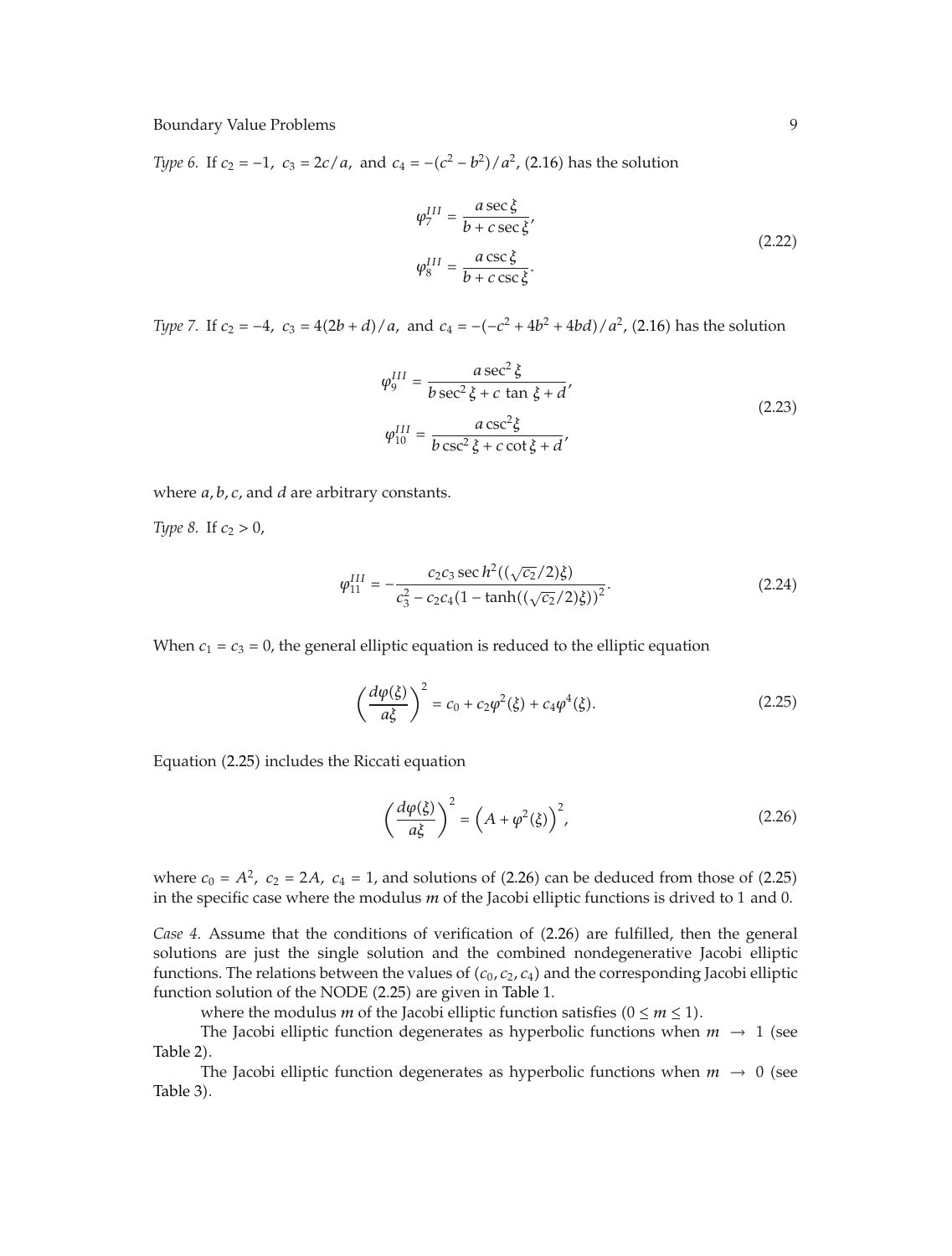**Table** 1

| $\varphi$                                                                        |                         | $c_0$                           |                            | $c_2$                  | $\mathcal{C}_4$         |
|----------------------------------------------------------------------------------|-------------------------|---------------------------------|----------------------------|------------------------|-------------------------|
| $\sin \xi$ ; cd $\xi = \cos \xi / \sin \xi$                                      |                         |                                 | $-(m^2+1)$<br>$\mathbf{1}$ |                        | m <sup>2</sup>          |
| $cn \xi$                                                                         |                         | $1 - m^2$                       |                            | $2m^2 - 1$             | $-m^2$                  |
| $dn\xi$                                                                          |                         | $m^2-1$                         |                            | $2 - m^2$              | $-1$                    |
| $\text{ns } \xi = 1/\text{sn } \xi$ ; dc $\xi = \text{dn } \xi / \text{cn } \xi$ |                         | m <sup>2</sup>                  |                            | $-(m^2+1)$             | $\mathbf{1}$            |
| $nc \xi = 1/cn \xi$                                                              |                         | $-m^2$                          |                            | $2m^2 - 1$             | $1 - m^2$               |
| $nd \xi = 1/dn \xi$                                                              |                         | $-1$                            |                            | $2 - m^2$              | $m^2 - 1$               |
| $\cos \xi = \cos \xi / \sin \xi$                                                 |                         | $1 - m^2$                       |                            | $2 - m^2$              | $\,1\,$                 |
| $\operatorname{sc} \xi = 1/\operatorname{cs}$                                    |                         | $\,1$                           |                            | $2 - m^2$              | $1 - m^2$               |
| sd $\xi = \frac{\xi}{\tan \xi}$ dn $\xi$                                         |                         | $\mathbf{1}$                    |                            | $2m^2 - 1$             | $m^2(m^2-1)$            |
| $ds \xi = 1/sd \xi$                                                              |                         | $m^2(m^2-1)$                    |                            | $2m^2 - 1$             | $\mathbf{1}$            |
| $m$ cn $\xi \pm dn \xi$                                                          |                         | $-(1-m^2)2/4$                   |                            | $(1+m^2)/2$            | $-1/4$                  |
| $\text{ns} \xi \pm \text{cs} \xi$                                                |                         | 1/4                             |                            | $(1-2m^2)/2$           | 1/4                     |
| $nc \xi \pm sc \xi$                                                              |                         | $(1 - m^2)/4$                   |                            | $(1+m^2)/2$            | $(1 - m^2)/4$           |
| $ns\xi \pm ds\xi$                                                                |                         | $m^4/4$                         |                            | $(m^2-2)/2$            | 1/4                     |
| $\sin \xi \pm i$ cn $\xi$ ; dn $\xi/(\sqrt{1-m^2}\sin \xi \pm \text{cn } \xi)$   |                         | $m^2/4$                         |                            | $(m^2-2)/2$            | $m^2/4$                 |
| $m \sin \xi \pm i \, \text{dn} \xi$ ; sn $\xi / (1 \pm \text{cn} \xi)$           |                         | 1/4                             |                            | $(1-2m^2)/2$           | 1/4                     |
| $\sin \xi/(1 \pm \mathrm{dn}\,\xi)$                                              |                         | 1/4                             |                            | $(m^2-2)/2$            | $m^2/4$                 |
| dn $\xi/(1 \pm m \sin \xi)$                                                      |                         | $(m^2-1)/4$                     |                            | $(m^2+1)/2$            | $(m^2-1)/4$             |
| $cn \xi/(1 \pm sn \xi)$                                                          |                         | $(1 - m^2)/4$                   |                            | $(m^2+1)/2$            | $(1 - m^2)/4$           |
| $\sin \xi / (\text{dn} \xi \pm \text{cn} \xi)$                                   |                         | 1/4                             |                            | $(m^2+1)/2$            | $(1 - m^2)/4$           |
| $cn \xi / (\sqrt{1 - m^2} \pm dn \xi)$                                           |                         | 1/4                             |                            | $(m^2-2)/2$            | $m^4/4$                 |
|                                                                                  |                         |                                 | Table 2                    |                        |                         |
|                                                                                  |                         |                                 |                            |                        |                         |
| $\operatorname{sn} \xi$                                                          | $cn \xi$                | dnξ                             | $\operatorname{sc} \xi$    | sd $\xi$               | $cd\,\xi$               |
| $tanh \xi$                                                                       | sech $\xi$              | sech $\xi$                      | sinh $\xi$                 | sinh $\xi$             | $\mathbf{1}$            |
| $\text{ns} \xi$<br>coth $\xi$                                                    | $nc \xi$<br>$\cosh \xi$ | $\text{nd}\,\xi$<br>$\cosh \xi$ | $\cos \xi$<br>$csch \xi$   | $ds \xi$<br>$csch \xi$ | $dc\xi$<br>$\mathbf{1}$ |
|                                                                                  |                         |                                 |                            |                        |                         |
|                                                                                  |                         |                                 | Table 3                    |                        |                         |
| $\operatorname{sn} \xi$                                                          | $cn \xi$                | $dn \xi$                        | $\operatorname{sc} \xi$    | sd $\xi$               | $cd \xi$                |
| $\sin \xi$                                                                       | $\cos \xi$              | $\,1\,$                         | $tan \xi$                  | $\sin \xi$             | $\cos \xi$              |
| $\text{ns} \, \xi$                                                               | nc ξ                    | $\text{nd}\,\xi$                | $\cos \xi$                 | $ds \xi$               | $dc\xi$                 |
| $\csc \xi$                                                                       | $\sec \xi$              | $\,1\,$                         | $\cot \xi$                 | $\csc \xi$             | $\sec \xi$              |

*Case 5.* When  $c_4 = c_2 = 0$ , the general elliptic equation is reduced to the following:

$$
\left(\frac{d\varphi(\xi)}{a\xi}\right)^2 = c_0 + c_1\varphi(\xi) + c_3\varphi^3(\xi). \tag{2.27}
$$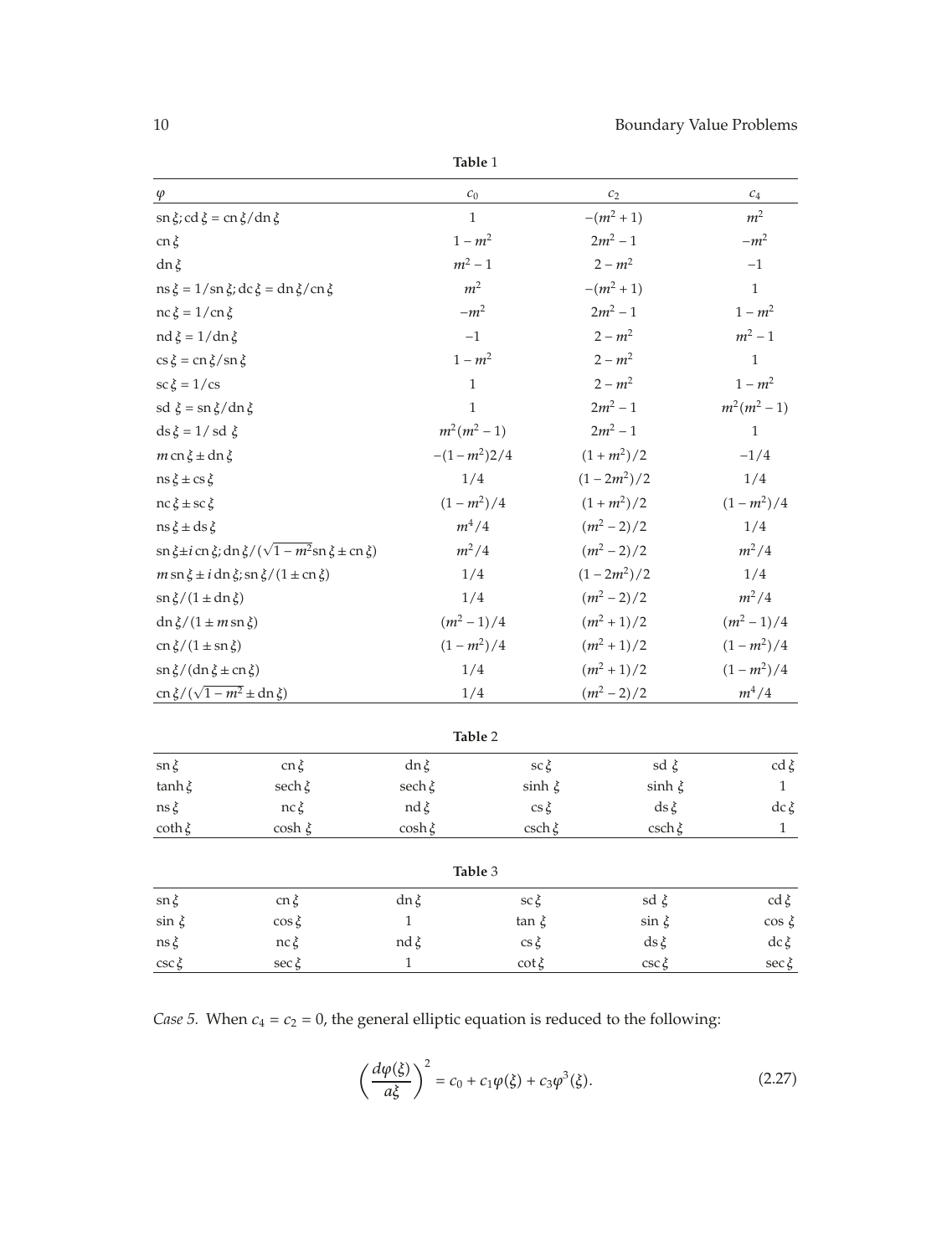For example, if the condition (2.27) holds, the solution is of Weierstrass elliptic doubly periodic type

$$
\varphi_1^V = \vartheta \left( \frac{\sqrt{h_3}}{2} \xi, g_2, g_3 \right), \quad h_3 > 0,
$$
\n(2.28)

where  $g_2 = -4c_1/c_3$ ;  $g_3 = -4c_0/c_3$ .

*Case 6.* When  $c_0 = c_1 = c_2 = c_3 = 0$ , and  $c_4 = 1$ , and  $c_3 \neq 0$ , the general elliptic equation admits solution

$$
\varphi(\xi) = \frac{\pm 1}{\xi + C}.\tag{2.29}
$$

*Case 7.* when  $c_0 = c_1 = c_4 = 0$  and  $c_2 = 1$ , the general elliptic equation have solution

$$
\varphi(\xi) = \frac{2}{c_3} \csc h^2(\xi) \pm \frac{2}{c_3} \csc h(\xi) \coth(\xi), \tag{2.30}
$$

#### **3. Exact Solutions of the Davey-Stewartson (DS) Equations**

Now, we will construct the exact solutions to (DS) equations (1.1). Let us assume the travelling wave solutions of  $(1.1)$  in the form

$$
q(x, y, t) = e^{i\theta}u(\xi), \qquad \phi(x, y, t) = v(\xi),
$$
  
\n
$$
\xi = \alpha x + \beta y + \gamma t, \qquad \theta = kx + cy + rt,
$$
\n(3.1)

where  $u(\xi)$ ,  $v(\xi)$  are real functions, and the constants  $\alpha$ ,  $\beta$ ,  $\gamma$ ,  $k$ ,  $c$ ,  $t$  are real which can be determined later. Substituting (3.1) into (1.1), we find that  $\gamma = -\sigma^2(\alpha k + \beta c)$ , and  $u, v$  satisfy the following coupled ordinary differential system:

$$
\sigma^2 \left( \alpha^2 + \sigma^2 \beta^2 \right) u'' - 2\alpha u v' + 2\lambda u^3 - \left( 2r + \sigma^2 k^2 + \sigma^4 c^2 \right) u = 0, \tag{3.2}
$$

$$
\left(\alpha^2 - \sigma^2 \beta^2\right) v'' - 2\lambda \alpha \left(u^2\right)' = 0,\tag{3.3}
$$

where "the prime" denotes to *d/dξ*.

Integrating (3.3) w.r.t. *ξ* and solving for  $v'(\xi)$ , we get

$$
v'(\xi) = \frac{2\lambda\alpha}{\alpha^2 - \sigma^2\beta^2}u^2 + C_1,\tag{3.4}
$$

where  $C_1$  is an integration constant. Substituting  $(3.4)$  into  $(3.2)$ , we get

$$
k_1 u'' + k_2 u^3 + k_4 u = 0,\t\t(3.5)
$$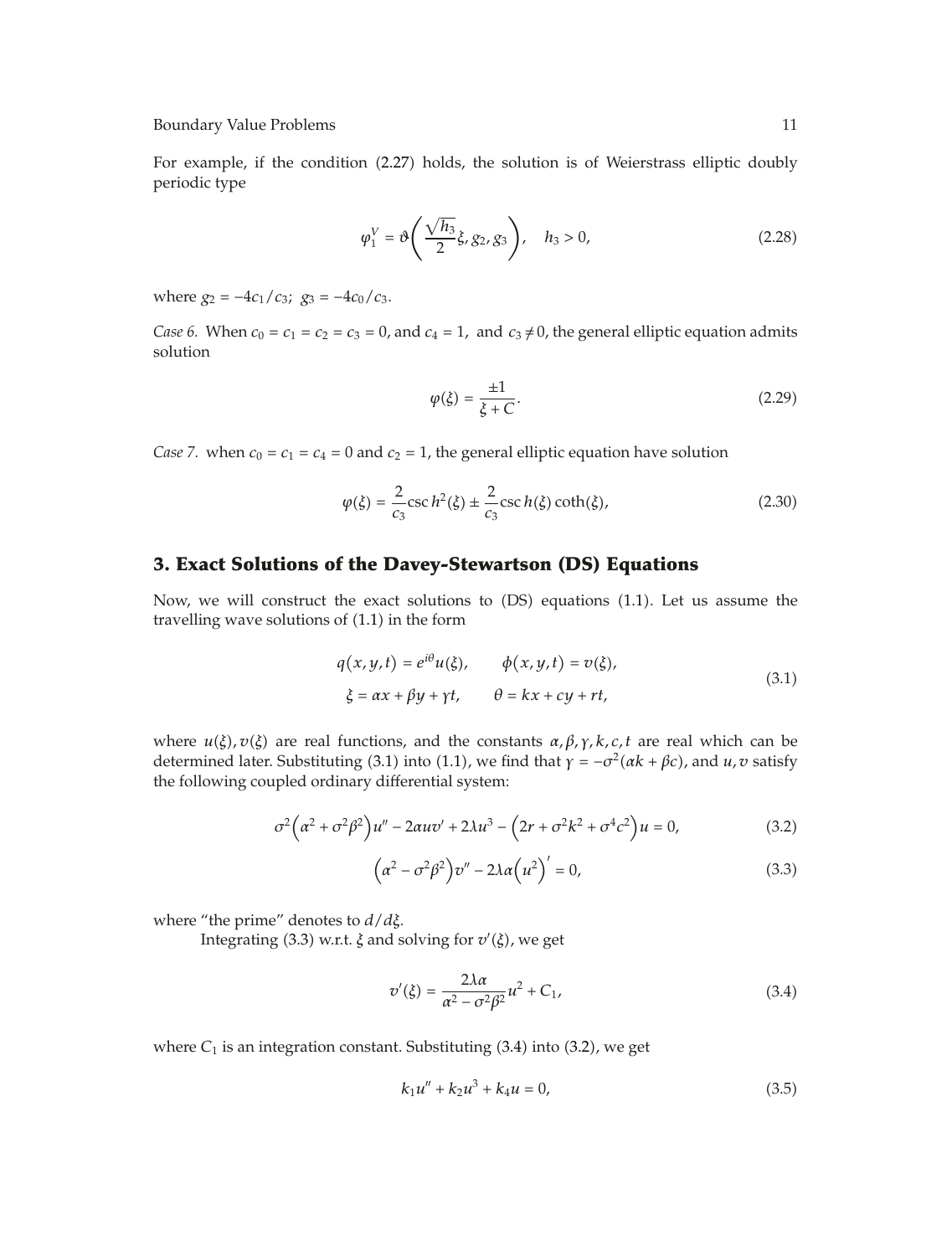where

$$
k_1 = \sigma^2 \left( \alpha^2 + \sigma^2 \beta^2 \right),
$$
  
\n
$$
k_2 = 2\lambda - \frac{4\lambda \alpha^2}{\left( \alpha^2 - \sigma^2 \beta^2 \right)},
$$
  
\n
$$
k_3 = 0,
$$
  
\n
$$
k_4 = -\left( 2\alpha c_1 + 2r + \sigma^2 k^2 + \sigma^2 c^2 \right).
$$
\n(3.6)

Balancing the highest-order derivative term  $(u'')$  with nonlinear term  $(u^3)$  in (3.5) gives leading  $n = 1$ . We thus suppose that  $(3.5)$  has the following formal solutions:

$$
u(\xi) = a_0 + a_1 \varphi(\xi), \tag{3.7}
$$

where  $a_0$ ,  $a_1$  are to be determined later; substituting  $(3.7)$  along with  $(1.2)$  into  $(3.5)$  yields a polynomial equation in *ϕ*. Setting to zero their coefficients yields the following set of algebraic equations:

$$
\frac{1}{2}a_1c_1k_1 + a_0^3k_2 + a_0k_4 = 0,
$$
  
\n
$$
a_1c_2k_1 + 3a_0^3a_1k_2 + a_1k_4 = 0,
$$
  
\n
$$
\frac{3}{2}a_1c_3k_1 + 3a_0a_1^2k_2 = 0,
$$
  
\n
$$
2a_1c_4k_1 + a_1^3k_2 = 0.
$$
\n(3.8)

Substituting (3.6) into (3.8) and solving with respect to  $a_0$ ,  $a_1$ ,  $\alpha$ ,  $\beta$ ,  $k$ ,  $c$ ,  $r$ , we obtain the following solutions:

$$
a_0 = \frac{1}{2} \sqrt{\frac{-c_3^2 \beta^2 \sigma^4}{2\lambda c_4}}, \qquad a_1 = \sqrt{\frac{-2c_4 \beta^2 \sigma^4}{\lambda}},
$$
  
\n
$$
\alpha = \pm \sqrt{-\beta^2 \sigma^2}, \qquad r = -\frac{1}{2} k^2 \sigma^2 - \frac{1}{2} c^2 \sigma^4 \pm C_1 \sqrt{-\beta^2 \sigma^2},
$$
\n(3.9)

where *β, k, c* are arbitrary real constants, and *a*0*, a*1*, α, r* are real constants so we choose the case  $\sigma = i$ .

The exact travelling wave solutions of the DSII equations (1.1) are given by

$$
q(x, y, t) = e^{i\theta} (a_0 + a_1 \varphi(\xi)),
$$
  

$$
\phi(x, y, t) = \int [r_1 (a_0 + a_1 \varphi(\xi))^2 + C_1] d\xi, \quad r_1 = \frac{2\lambda \alpha}{\alpha^2 + \beta^2},
$$
(3.10)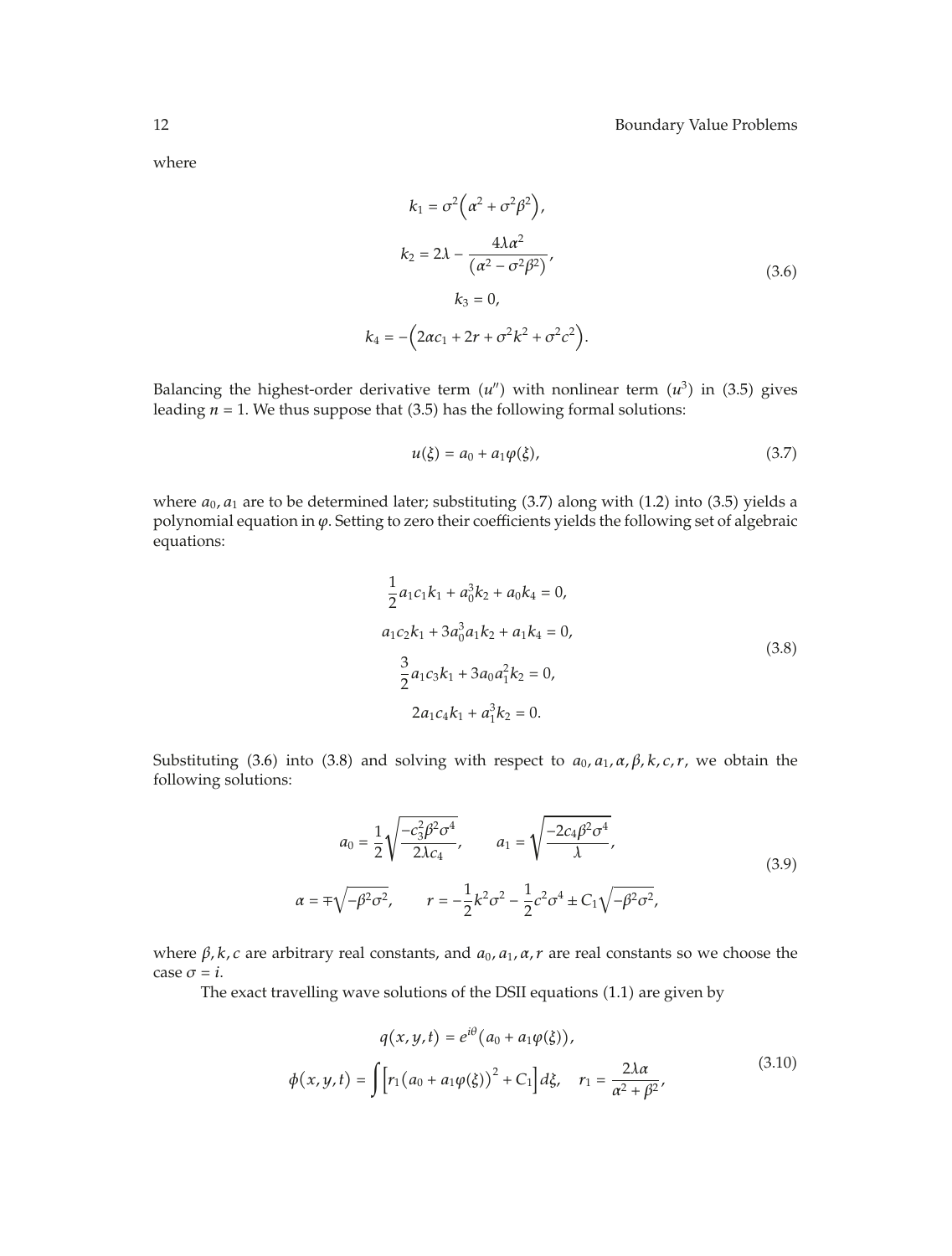where

$$
a_0 = \frac{1}{2}\beta c_3 \sqrt{\frac{-1}{2\lambda c_4}},
$$
  
\n
$$
a_1 = \beta \sqrt{\frac{-2c_4}{\lambda}}, \quad c_4 \lambda < 0 \quad \text{or} \quad c_4 < 0,
$$
  
\n
$$
\xi = \beta [\mp x + y + (\mp k + c)t], \qquad \theta = kx + cy + \left(\frac{1}{2}k^2 - \frac{1}{2}c^2 \pm \beta C_1\right),
$$
\n(3.11)

and  $c_i$  ( $i = 0, 1, 2, 3, 4$ ) are arbitrary constants. We may have many kinds of solutions depending on the special values for *ci.*

*Case 1.* If  $c_0 = r^2$ ,  $c_1 = 2rp$ ,  $c_2 = 2rq + p^2$ ,  $c_3 = 2pq$ , and  $c_4 = q^2$ , then  $\varphi$  is one of the  $24\varphi_l^I$  (*l* = 1,2,...,24) containing  $22\varphi_l^I$  that are real and  $2\varphi_l^I$  that are complex. For example, if we select (= 1, 15), then one could write down explicitly the following soliton solutions:

$$
q_{1}(x, y, t) = e^{i\theta} \left[ a_{0} - \frac{a_{1}}{2q} \left( p + \beta_{0} \tanh\left(\frac{\beta_{0}}{2}\xi\right) \right) \right],
$$
  
\n
$$
\phi_{1}(x, y, t) = \frac{1}{4q^{2}} \left[ \left( 4C_{1}q^{2} + r_{1} \left( (a_{1}p - 2a_{0}q)^{2} + a_{1}^{2}\beta_{0} \right) \right) \xi + 4a_{1}(a_{1}p - 2a_{0}q)r_{1} \ln\left( \cosh\left(\frac{\beta_{0}}{2}\xi\right) \right) - 2a_{1}^{2}r_{1}\beta_{0} \tanh\left(\frac{\beta_{0}}{2}\xi\right) \right]
$$
  
\n
$$
q_{2}(x, y, t) = e^{i\theta} \left[ a_{0} + \frac{a_{1}}{2q} \left( -p + \beta_{1} \left( \tan \beta_{1}\xi \pm \sec \beta_{1}\xi \right) \right) \right],
$$
  
\n
$$
\phi_{2}(x, y, t) = C_{1}\xi + \frac{1}{4q^{2}} \left[ r_{1} \left( 4a_{0}^{2}q^{2} - 4a_{0}a_{1}pq - 4a_{1}^{2}qr \right) \xi + 4a_{1}r_{1}(a_{1}p - 2a_{0}q) \ln\left( \cos \frac{\beta_{1}}{2}\xi \mp \sin \frac{\beta_{1}}{2}\xi \right) + 4a_{1}^{2}r_{1}\beta_{1} \frac{\sin((\beta_{1}/2)\xi)}{(\cos((\beta_{1}/2)\xi) + \sin((\beta_{1}/2)\xi))} \right],
$$
  
\n(3.12)

where

$$
\beta_0 = \sqrt{p^2 - 4pq}, \qquad \beta_1 = \sqrt{4pq - p^2},
$$
  
\n
$$
a_0 = p\beta \sqrt{\frac{-1}{2\lambda}}, \quad a_1 = q\beta \sqrt{\frac{-2}{\lambda}}, \quad \lambda < 0,
$$
  
\n
$$
\xi = \beta [\mp x + y + (\mp k + c)t], \qquad \theta = kx + cy + \left(\frac{1}{2}k^2 - \frac{1}{2}c^2 \pm \beta C_1\right).
$$
\n(3.13)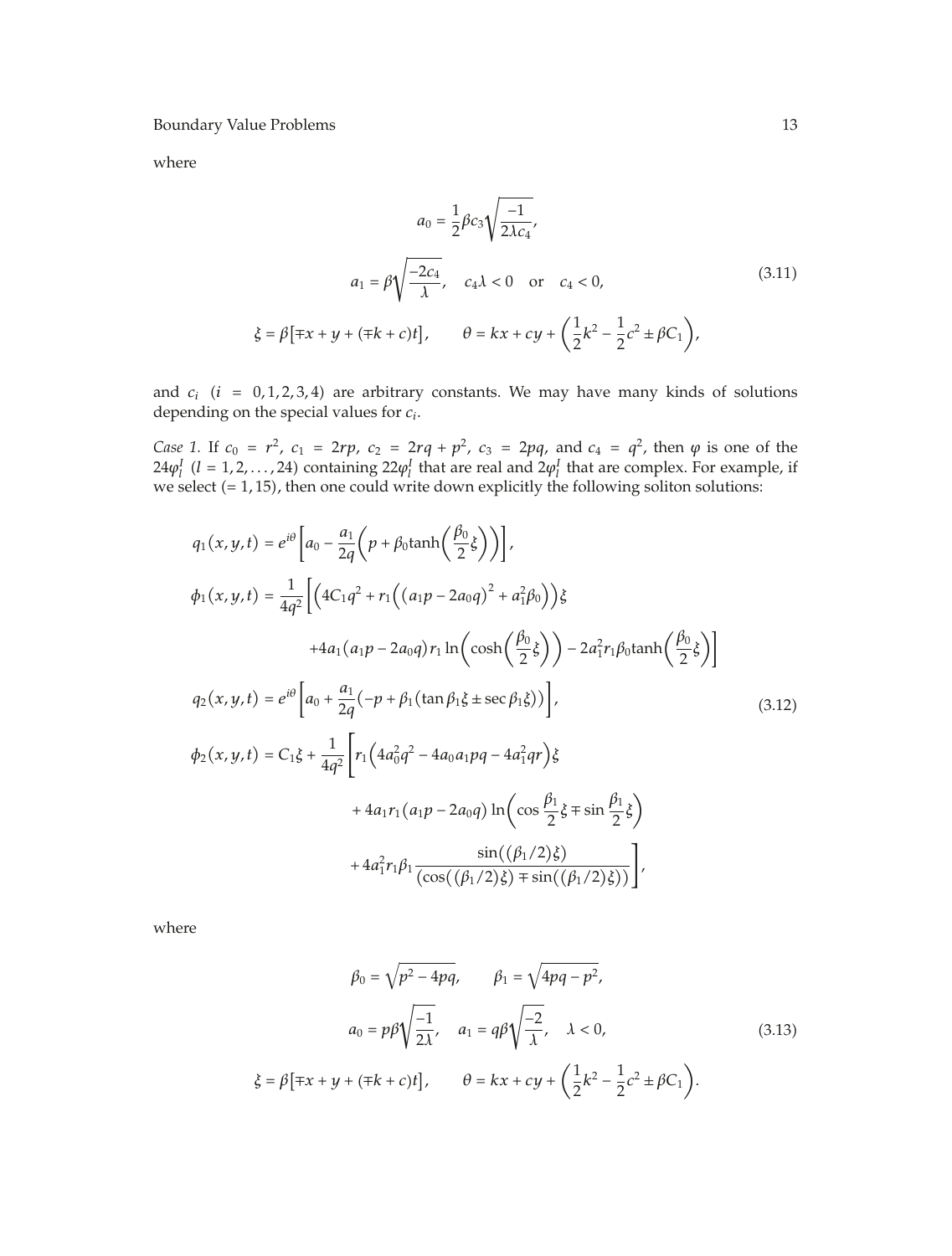*Case* 2. If  $c_0 = r^2$ ,  $c_1 = 2rp$ ,  $c_2 = 0$ ,  $c_3 = 2pq$ ,  $c_4 = q^2$ ,  $p^2 = -2rq$ , then  $\varphi$  is one of the  $12\varphi_l^I$  (*l* = 1, 2, ..., 12) contain  $10\varphi_l^I$  are real and  $2\varphi_l^I$  are complex. For example, if we select  $(l = 1, 4)$ , then one may write down explicitly the following soliton solutions:

$$
q_{3}(x, y, t) = e^{i\theta} \left[ a_{0} - \frac{a_{1}}{2q} \left( \beta_{2} + \beta_{3} \tanh\left(\frac{\beta_{3}}{2}\xi\right) \right) \right],
$$
  
\n
$$
\phi_{3}(x, y, t) = \frac{1}{4q^{2}} \left[ \left( 4C_{1}q^{2} + r_{1} \left( 4a_{0}^{2}q^{2} - 4a_{0}a_{1}q\beta_{2} - 8a_{1}^{2}qr \right) \right) \xi + 4a_{1}r_{1} \left( -2a_{0}q + a_{1}\beta_{2} \right) \ln\left( \cosh\left(\frac{\beta_{3}}{2}\xi\right) \right) - 2a_{1}^{2}r_{1}\beta_{3} \tanh\left(\frac{\beta_{3}}{2}\xi\right) \right]
$$
  
\n
$$
q_{4}(x, y, t) = e^{i\theta} \left[ a_{0} - \frac{a_{1}}{2q} \left( \beta_{2} + \beta_{3} \left( \coth\left(\frac{\beta_{3}}{2}\xi\right) + \csc\left(\frac{\beta_{3}}{2}\xi\right) \right) \right) \right],
$$
  
\n
$$
\phi_{4}(x, y, t) = \frac{1}{4q^{2}} \left[ \left( 4C_{1}q^{2} + r_{1} \left( 4a_{0}^{2}q^{2} - 4a_{0}a_{1}q\beta_{2} - 8a_{1}^{2}qr \right) \right) \xi + 4a_{1}r_{1} \left( -2a_{0}q + a_{1}\beta_{2} \right) \ln\left( \sinh\left(\frac{\beta_{3}}{2}\xi\right) \right) - 2a_{1}^{2}r_{1}\beta_{3} \coth\left(\frac{\beta_{3}}{2}\xi\right) \right],
$$
\n(3.14)

where

$$
\beta_2 = \sqrt{-2qr}, \qquad \beta_3 = \sqrt{-6qr},
$$
  
\n
$$
a_0 = p\beta \sqrt{\frac{-1}{2\lambda}}, \qquad a_1 = q\beta \sqrt{\frac{-2}{\lambda}}, \qquad \lambda < 0
$$
  
\n
$$
\xi = \beta [\mp x + y + (\mp k + c)t], \qquad \theta = kx + cy + \left(\frac{1}{2}k^2 - \frac{1}{2}c^2 \pm \beta C_1\right).
$$
\n(3.15)

*Case* 3. If  $c_0 = c_1 = 0$ , and  $c_2$ ,  $c_3$ ,  $c_4$  are arbitrary constants, then  $\varphi$  is one of the  $10\varphi_l^I$  (*l* = 1*,* 2*,...,* 10 as follows.

*Type 1. If*  $c_2 = 1$ ,  $c_3 = -2c/a$ , and  $c_4 = (c^2 - b^2)/a^2$ , then the travelling wave solutions are given as follows:

$$
q_5(x, y, t) = e^{i\theta} \left[ a_0 + \frac{a_1 a \sec h(\xi)}{b + c \sec h(\xi)} \right],
$$
  
\n
$$
\phi_5(x, y, t) = \left( C_1 + a_0^2 r_1 \right) \xi + \frac{a^2 a_1^2 br_1 \sinh(\xi)}{(b^2 - c^2)(c + b \cosh(\xi))} + \frac{2a a_1 (a a_1 c - 2a_0 (b^2 - c^2)) r_1}{(b^2 - c^2)^{3/2}} \tag{3.16}
$$
  
\n
$$
\times \tan^{-1} \left( \frac{(-b + c)}{\sqrt{b^2 - c^2}} \tanh \frac{\xi}{2} \right),
$$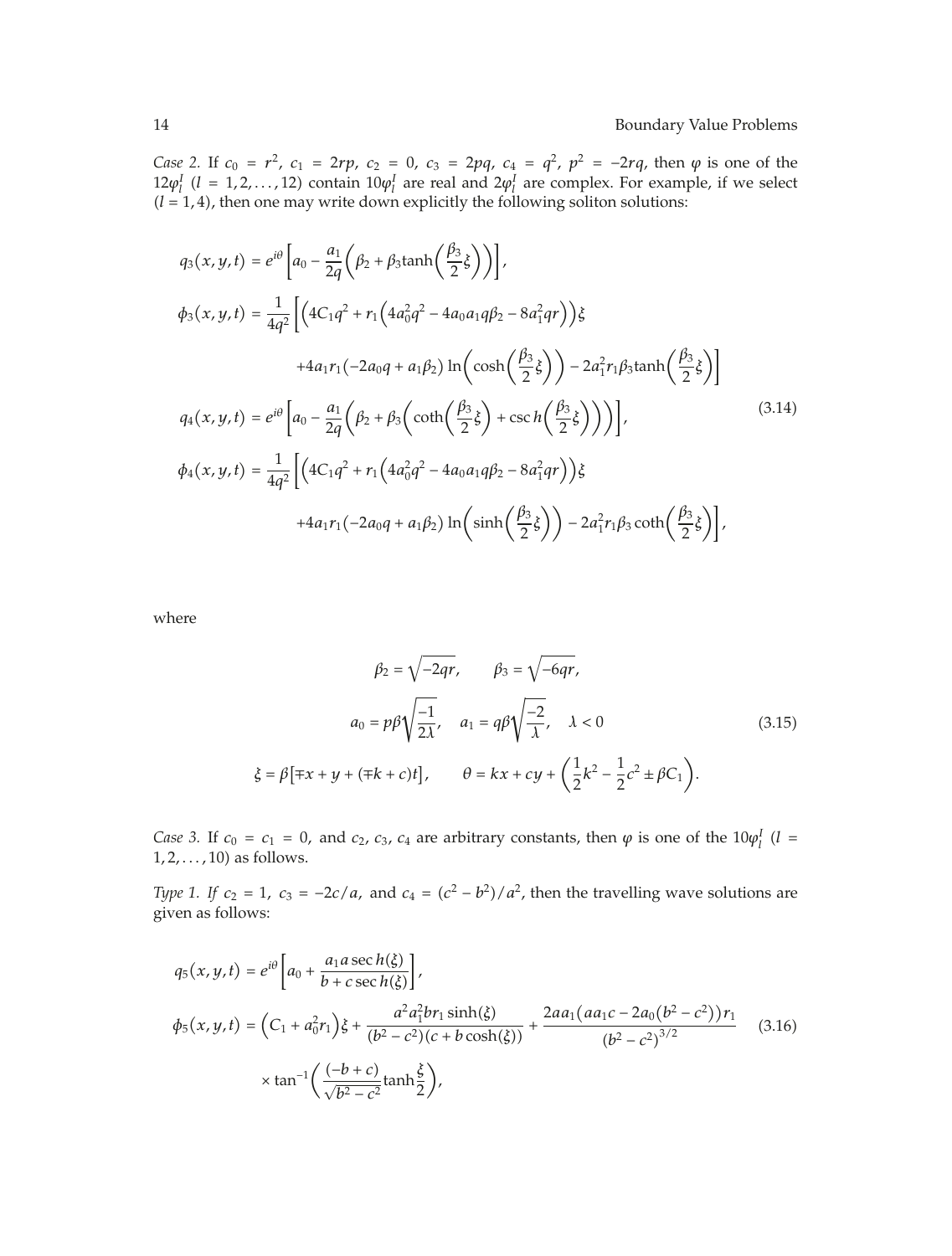where

$$
a_0 = -\beta c \sqrt{\frac{-1}{2\lambda(c^2 - b^2)}}, \qquad a_1 = \frac{\beta}{a} \sqrt{\frac{-2(c^2 - b^2)}{\lambda}},
$$
  

$$
\xi = \beta [\mp x + y + (\mp k + c)t], \qquad \theta = kx + cy + \left(\frac{1}{2}k^2 - \frac{1}{2}c^2 \pm \beta C_1\right).
$$
 (3.17)

*Type 2. If*  $c_2 = 1$ ,  $c_3 = -2c/a$ , and  $c_4 = (c^2 + b^2)/a^2$ , then the travelling wave solutions are given as follows:

$$
q_6(x, y, t) = e^{i\theta} \left[ a_0 + \frac{a_1 a \csc h(\xi)}{b + c \csc h(\xi)} \right],
$$
  
\n
$$
\phi_6(x, y, t) = \left( C_1 + a_0^2 r_1 \right) \xi - \frac{a^2 a_1^2 b r_1 \cosh(\xi)}{(b^2 + c^2)(c + b \sinh(\xi))} + \frac{2a a_1 (a a_1 c + 2 a_0 (b^2 + c^2)) r_1}{(-b^2 - c^2)^{3/2}} \tag{3.18}
$$
  
\n
$$
\times \tan^{-1} \left( \frac{(b - c)}{\sqrt{-b^2 - c^2}} \tanh \frac{\xi}{2} \right),
$$

where

$$
a_0 = -\beta c \sqrt{\frac{-1}{2\lambda(c^2 + b^2)}},
$$
  
\n
$$
a_1 = \frac{\beta}{a} \sqrt{\frac{-2(c^2 + b^2)}{\lambda}},
$$
  
\n
$$
\xi = \beta [\mp x + y + (\mp k + c)t], \qquad \theta = kx + cy + (\frac{1}{2}k^2 - \frac{1}{2}c^2 \pm \beta C_1).
$$
\n(3.19)

*Case 4.* If  $c_1 = c_3 = 0$ , and  $c_0$ ,  $c_2$ ,  $c_4$  are arbitrary constants, then  $\varphi$  is one of the  $16\varphi_l^I$  (*l* = 1, 2, ..., 16) containing  $15\varphi_l^I$  that are real and one  $\varphi_l^I$  that is complex. For example, if we select *l* = 4, then  $c_0 = -1 + m^2$ ,  $c_2 = 2 - m^2$ , and  $c_4 = -1$ , and the travelling wave solutions are rediscovered:

$$
q_7(x, y, t) = a_1 \text{dn}(\xi) e^{i\theta},
$$
  

$$
\phi_7(x, y, t) = C_1 \xi + r_1 a_0 a_1^2 \int \text{dn}^2(\xi) d\xi,
$$
\n(3.20)

where

$$
a_0 = 0, \t a_1 = \beta \sqrt{\frac{2}{\lambda}}, \t \lambda > 0,
$$
  
\n
$$
\xi = \beta [\mp x + y + (\mp k + c)t], \t \theta = kx + cy + \left(\frac{1}{2}k^2 - \frac{1}{2}c^2 \pm \beta C_1\right).
$$
\n(3.21)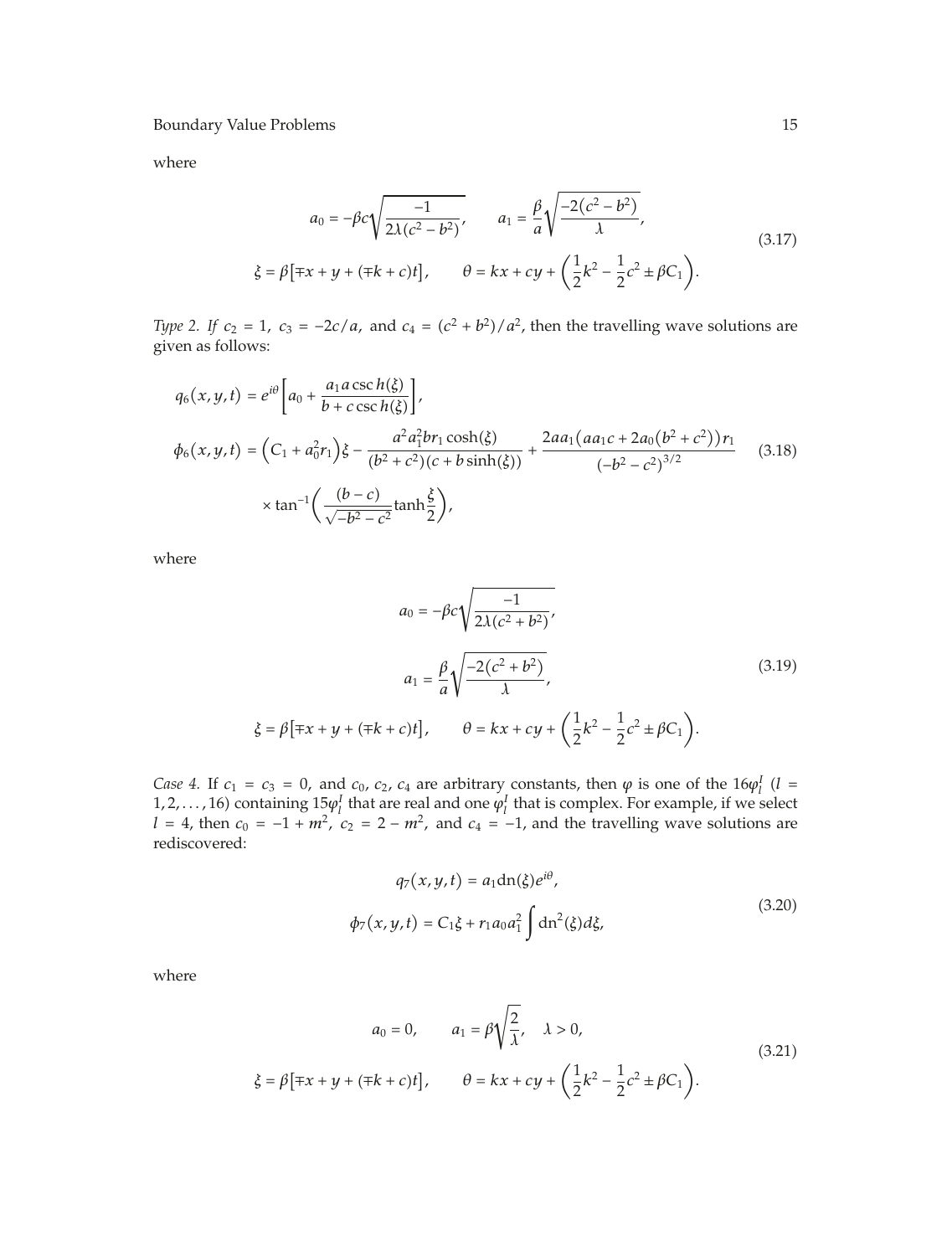In the limit case, when  $m \to 1$ , then  $(3.20)$  admits the soliton wave solutions

$$
q_7(x, y, t) = a_1 \sec h(\xi) e^{i\theta},
$$
  
\n
$$
\phi_7(x, y, t) = C_1 \xi + r_1 a_0 a_1^2 \tanh(\xi).
$$
\n(3.22)

When  $m \to 0$ , then (3.20) admits the soliton wave solutions

$$
q_7(x, y, t) = a_1 e^{i\theta},
$$
  
\n
$$
\phi_7(x, y, t) = (C_1 + r_1 a_0 a_1^2) \xi,
$$
\n(3.23)

where

$$
a_0 = 0, \t a_1 = \beta \sqrt{\frac{2}{\lambda}}, \t \lambda > 0
$$
  

$$
\xi = \beta [\mp x + y + (\mp k + c)t],
$$
  

$$
\theta = kx + cy + \left(\frac{1}{2}k^2 - \frac{1}{2}c^2 \pm \beta C_1\right).
$$
 (3.24)

If we select  $l = 6$ , then  $c_0 = m^2$ ,  $c_2 = -(1 + m^2)$ ,  $c_4 = 1$ , and the travelling wave solutions are rediscovered:

$$
q_7(x, y, t) = a_1 \text{ns}(\xi) e^{i\theta},
$$
  

$$
\phi_7(x, y, t) = C_1 \xi + r_1 a_0 a_1^2 \int \text{ns}^2(\xi) d\xi,
$$
 (3.25)

where

$$
a_0 = 0, \t a_1 = \beta \sqrt{\frac{-2}{\lambda}}, \t \lambda < 0,
$$
  
\n
$$
\xi = \beta [\mp x + y + (\mp k + c)t], \t \theta = kx + cy + \left(\frac{1}{2}k^2 - \frac{1}{2}c^2 \pm \beta C_1\right).
$$
\n(3.26)

In the limit case when  $m \to 1$ , then (3.25) admits the soliton wave solutions

$$
q_8(x, y, t) = a_1 \sec h(\xi) e^{i\theta},
$$
  
\n
$$
\phi_8(x, y, t) = C_1 \xi + r_1 a_0 a_1^2 (\xi - \coth(\xi)).
$$
\n(3.27)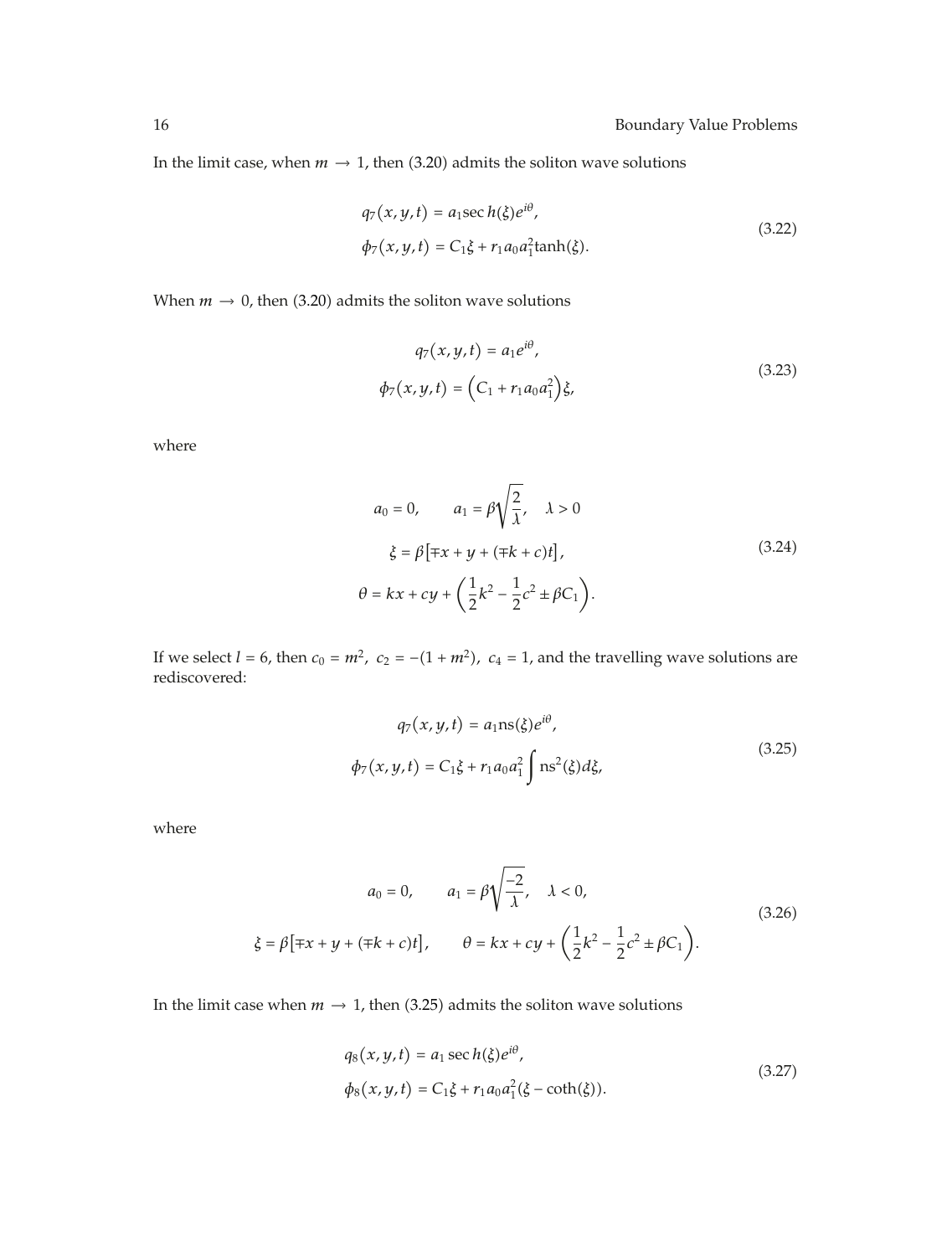When  $m \to 0$ , then (3.25) admits the soliton wave solutions

$$
q_8(x, y, t) = a_1 \csc(\xi) e^{i\theta},
$$
  
\n
$$
\phi_8(x, y, t) = C_1 \xi - r_1 a_0 a_1^2 \cot(\xi),
$$
\n(3.28)

where

$$
a_0 = 0, \t a_1 = \beta \sqrt{\frac{-2}{\lambda}}, \t \lambda < 0,
$$
  
\n
$$
\xi = \beta [\mp x + y + (\mp k + c)t], \t \theta = kx + cy + \left(\frac{1}{2}k^2 - \frac{1}{2}c^2 \pm \beta C_1\right).
$$
\n(3.29)

*Case 5.* If  $c_2 = c_4 = 0$ , then  $c_0$ ,  $c_1$ ,  $c_3$  are arbitrary constants. The system does not admit solutions of this group.

*Case 6.* If  $c_0 = c_1 = c_2 = c_3 = 0$ , and  $c_4 = 1$ , the travelling wave solutions of (1.1) are

$$
q_9(x, y, t) = \pm \frac{a_1}{\xi + c} e^{i\theta},
$$
  
\n
$$
\phi_9(x, y, t) = C_1 \xi - \frac{a_1^2 r_1}{\xi + c},
$$
\n(3.30)

where

$$
a_0 = 0, \t a_1 = \beta \sqrt{\frac{-2}{\lambda}}, \t \lambda < 0,
$$
  

$$
\xi = \beta [\mp x + y + (\mp k + c)t],
$$
  

$$
\theta = kx + cy + \left(\frac{1}{2}k^2 - \frac{1}{2}c^2 \pm \beta C_1\right).
$$
 (3.31)

*Case 7.* If  $c_0 = c_1 = c_4 = 0$ , and  $c_2 = 1$ , then  $c_3$  is arbitrary constant. The system does not admit solutions of this group.

## **4. Summary of the New Compound Riccati Equations Rational Expansion Method**

The key steps of our method are as follows.

*Step 1.* For a given NLPDEs with some physical fields  $u_i$  in three variables  $x, y, t$ ,

$$
P_i(u_i, u_{it}, u_{ix}, u_{iy}, u_{itt}, u_{ixt}, \ldots) = 0
$$
\n(4.1)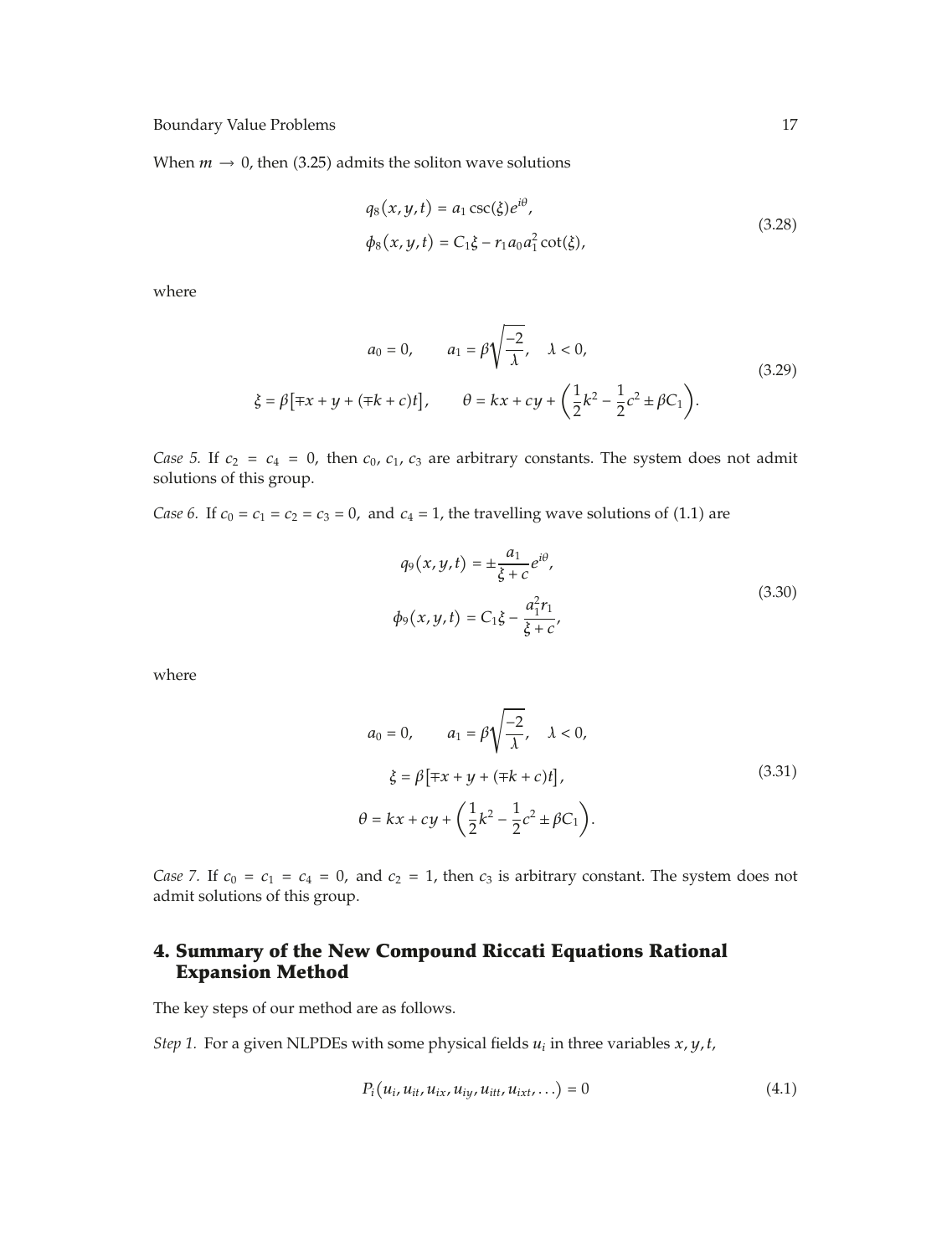by using the wave transformation

$$
\xi = k(x + ly - \lambda_1 t),
$$
  $u_i(x, y, t) = U(\xi),$  (4.2)

where  $k, l, \lambda$  are constants to be determined later. Then  $(4.1)$  is reduced to an ordinary differential equation

$$
Q(U', U'', \ldots) = 0.
$$
 (4.3)

*Step 2.* We introduce a solution of (4.3) in terms of finite rational formal expansion in the following forms:

$$
U_i(\xi) = a_0 + \sum_{j=1}^{mi} \frac{\sum_{r_{j_1} + r_{j_2} = j} a_{r_{j_1} r_{j_2}}^{ij} (\varphi'')^{r_{j_1}} (\varphi')^{r_{j_2}}}{(\mu_1 \varphi'' + \mu_2 \varphi')^j},
$$
(4.4)

where  $a_{r_{j_1}r_{j_2}}^{ij}$ ,  $\mu_1$ ,  $\mu_2$  ( $r_{jn} = 0,1,...,j$ ,  $n = 1,2$ ) are constants to be determined later and the new *variables*  $\varphi = \varphi(\xi)$ *,*  $\psi = \psi(\xi)$  *satisfy the Riccati equation.* 

That is,

$$
\frac{d\varphi}{d\xi} = h_1 + h_2\varphi^2, \qquad \frac{d\varphi}{d\xi} = h_3 + h_4\varphi^2,
$$
\n(4.5)

where  $h_1$ ,  $h_2$ ,  $h_3$ ,  $h_4$  are arbitrary constants.

*Step 3.* The parameter  $m_i$  can be found by balancing the highest nonlinear terms and the highest-order partial derivative terms in  $(4.1)$  or  $(4.3)$ .

*Step 4.* Substitute (4.3), (4.4) with (4.5) and then set all coefficients of  $\varphi^{i}\psi^{j}$  [*i* = 1,2,..., *j* = 1,2,...] of the resulting system's numerator to zero to get an overdetermined system of nonlinear algebraic system with respect to  $\lambda$ ,  $a_{r_{j_1}r_{j_2}}^{ij}(r_{j_1} = 0, 1, ..., j, n = 1, 2)$ .

*Step 5.* Solving the overdetermined system of nonlinear algebraic equations by use of Maple or Mathematica software, we would end up with the explicit expressions for  $\lambda$ ,  $a_{r_{i_1}r_{i_2}}^{ij}(r_{j_1} =$  $0, 1, \ldots, j, n = 1, 2$ .

*Step 6.* It is well known that the general solutions of the Riccati equation

$$
\frac{dF}{d\xi} = r_1 + r_2 F^2 \tag{4.6}
$$

are the following.

(1) 
$$
r_1 = 1/2
$$
,  $r_2 = -1/2$ ,  
 $F(\xi) = \tanh(\xi) \pm i \sec h(\xi)$ ,  $F(\xi) = \coth(\xi) \pm \csc h(\xi)$ . (4.7)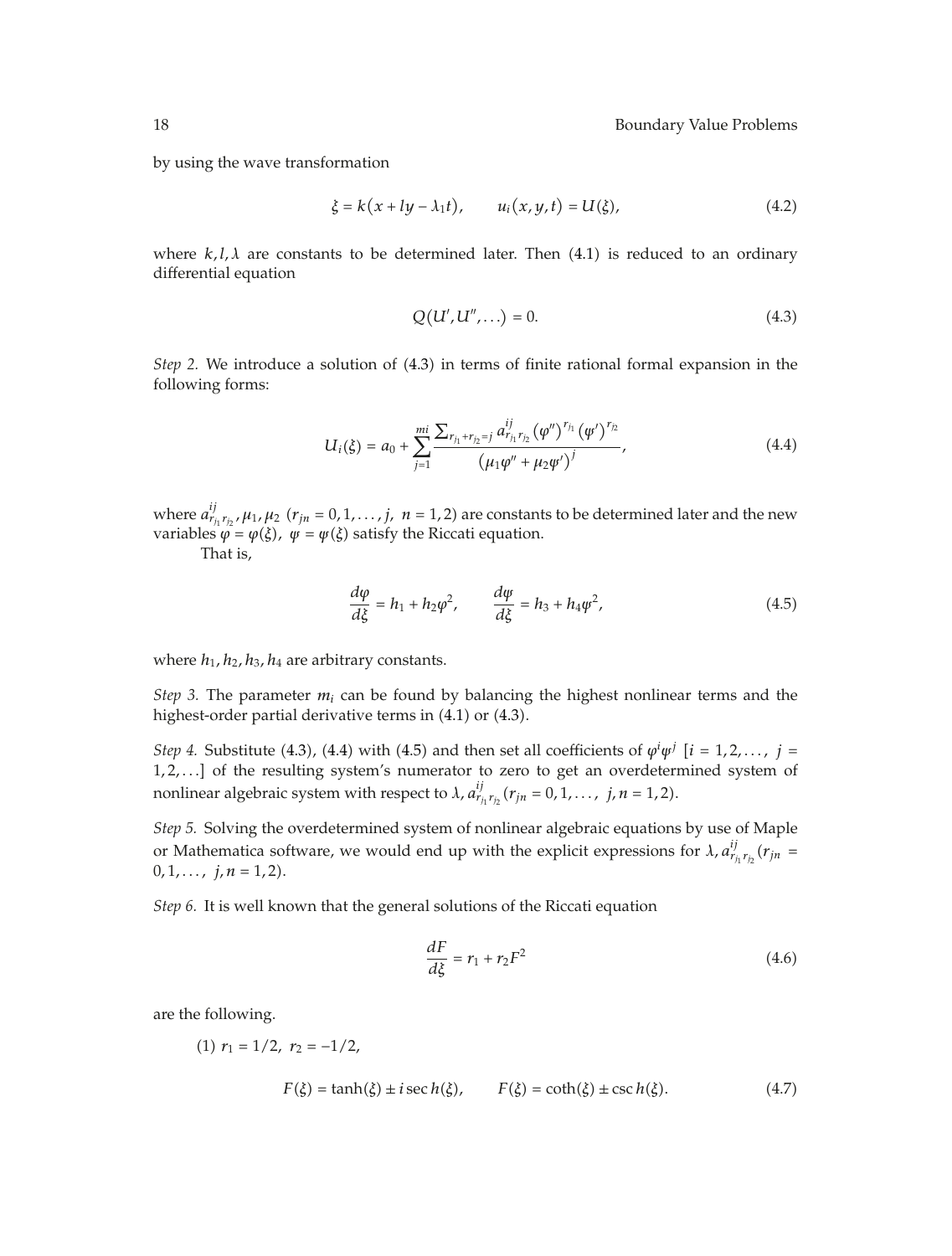(2) 
$$
r_1 = r_2 = \pm 1/2,
$$
  

$$
F(\xi) = \sec(\xi) \pm i \tan(\xi), \qquad F(\xi) = \csc(\xi) \pm \cot(\xi).
$$
 (4.8)

 $(3)$   $r_1 = 1$ ,  $r_2 = -1$ ,

$$
F(\xi) = \tanh(\xi), \qquad F(\xi) = \coth(\xi). \tag{4.9}
$$

 $(r_1 = r_2 = 1,$ 

$$
F(\xi) = \tan(\xi). \tag{4.10}
$$

(5) 
$$
r_1 = r_2 = -1,
$$

 $F(\xi) = \cot(\xi)$ *ξ.* - $(4.11)$ 

 $(r_1 = 0, r_2 \neq 0)$ 

$$
F(\xi) = -\frac{1}{r_2 \xi + r_0},\tag{4.12}
$$

where  $\xi = k(x + ly - \lambda_1 t)$ ,  $i = \sqrt{-1}$ , and  $r_0$  is arbitrary constant.

## **5. Application of the New Compound Riccati Equations Rational Expansion Method to the Davey-Stewartson (DS) Equations**

By considering the wave transformations,

$$
q(x, y, t) = u(\xi) \exp(i\theta), \qquad \phi(x, y, t) = v(\xi),
$$
  

$$
\xi = k(x + ly - \lambda_1 t), \qquad \theta = k_1 x + k_2 y + k_3 t.
$$
 (5.1)

Equation (1.1) reduces to the following ordinary differential equations:

$$
\sigma^2 k^2 \left(1 + \sigma^2\right) u'' - 2kuv' + 2\lambda u^3 - \sigma^2 \left(k_1^2 + \sigma^2 k_2^2 + 2k_3\right) u = 0,\tag{5.2}
$$

$$
k\left(1 - \sigma^2 l^2\right) v'' - 2\lambda \left(u^2\right)' = 0,\tag{5.3}
$$

where "the prime" denotes to *d/dξ*.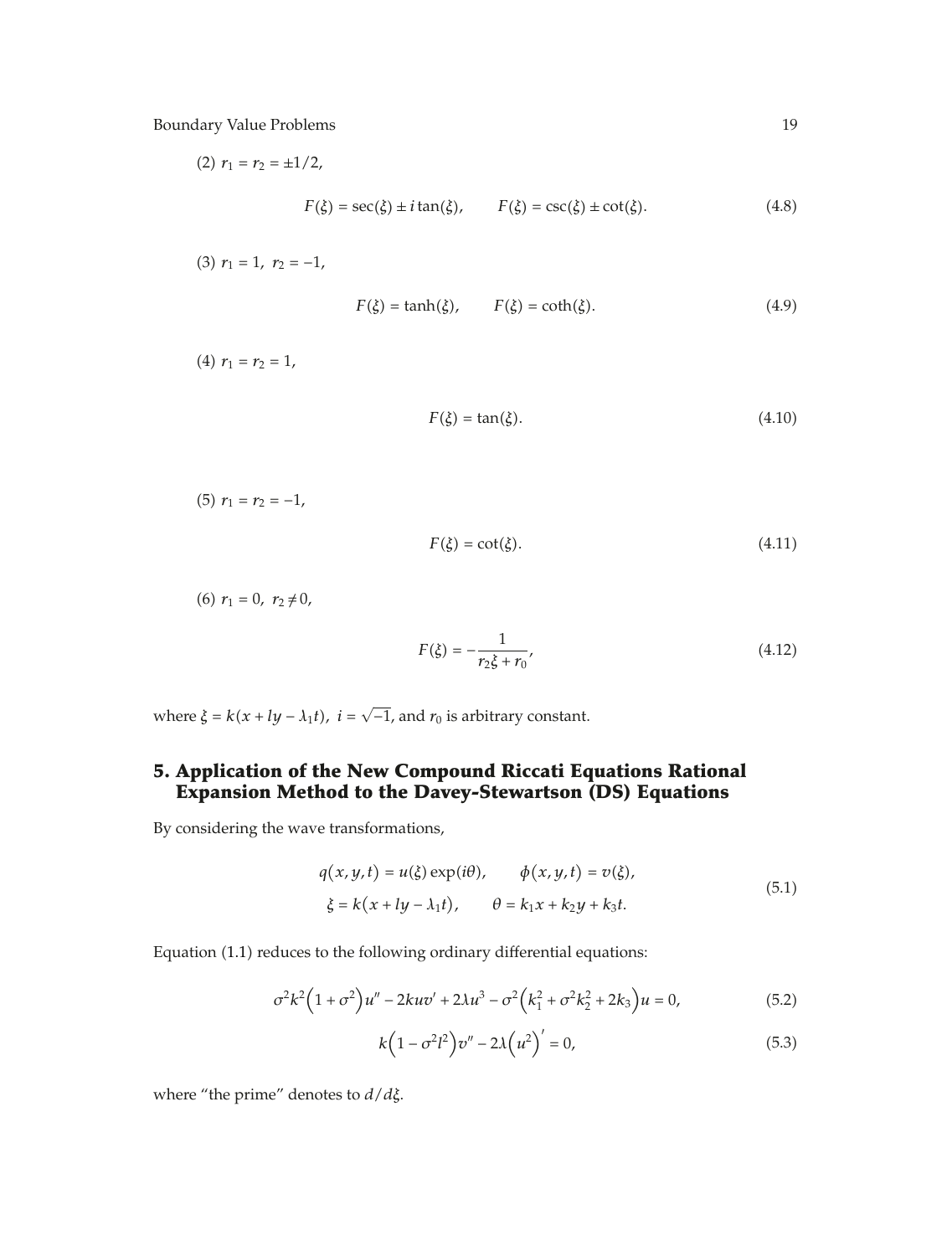Integrating (5.3) w.r.t. *ξ* and setting the constant of integration to zero, we obtain

$$
k\left(1 - \sigma^2 l^2\right) v' - 2\lambda u^2 = 0.
$$
 (5.4)

By balancing the highest nonlinear terms and the highest-Order partial derivative terms in  $(5.2)$  and  $(5.4)$ , we suppose that  $(5.2)$  and  $(5.4)$  have the following solutions:

$$
u(\xi) = a_0 + \frac{a_1 \varphi'' + b_1 \varphi'}{\mu_1 \varphi'' + \mu_2 \varphi'}
$$
  
\n
$$
v(\xi) = b_0 + \frac{a_2 \varphi'' + b_2 \varphi'}{\mu_1 \varphi'' + \mu_2 \varphi'}
$$
\n(5.5)

where  $\varphi$ , *ψ* satisfiy (4.5), with the aid of Mathematica software; substituting (5.5) along with (4.5) into (5.2) and (5.4) yields a set of algebraic equations for  $\varphi^i \varphi^j$  [*i*, *j* = 0,1,2,...] setting the coefficients of these terms *ϕi ψ<sup>j</sup>* to zero yields a set of overdetermined algebraic equations with respect to  $a_0$ ,  $a_1$ ,  $b_1$ ,  $b_0$ ,  $a_2$ ,  $b_2$ ,  $l$ , and  $\lambda_1$ .

By using the Maple software to solving the overdetermined algebraic equations, we get the following results:

$$
a_0 = \alpha, \qquad a_1 = \frac{-1}{\alpha \mu_2} + 1,
$$
  

$$
l = \pm \frac{1}{\sigma},
$$
 (5.6)

 $w$ here *α* = (−μ<sub>2</sub> ±  $\sqrt{\mu_2^2 + 4\mu_1\mu_2}$ )/2μ<sub>1</sub>μ<sub>2</sub> and *k*, μ<sub>1</sub>, μ<sub>2</sub>, b<sub>0</sub>, a<sub>2</sub>, b<sub>2</sub>, k<sub>1</sub>, k<sub>2</sub>, k<sub>3</sub> are arbitrary constants. So we obtain the following solutions of  $(1.1)$ .

*Family 1.* Consider the following

 $\overline{ }$ 

$$
u_1 = \alpha + \frac{(\alpha \mu_{2-1}/\alpha \mu_2) \left[ 2 \tanh(\xi) \left( \sec h^2(\xi) \mp i \sec h(\xi) \tanh(\xi) \right) \pm i \sec h(\xi) \right]}{\mu_1 \left[ 2 \tanh(\xi) \left( \sec h^2(\xi) \mp i \sec h(\xi) \tanh(\xi) \right) \pm i \sec h(\xi) \right] + \mu_2 \left[ \csc h^2(\xi) \pm \csc h(\xi) \coth(\xi) \right]}
$$

$$
-\frac{\alpha\mu_2\left[\csc h^2(\xi) \pm \csc h(\xi)\coth(\xi)\right]}{\mu_1\left[2\tanh(\xi)(\sec h^2(\xi) \mp i\sec h(\xi)\tanh(\xi)) \pm i\sec h(\xi)\right] + \mu_2\left[\csc h^2(\xi) \pm \csc h(\xi)\coth(\xi)\right]'}
$$

$$
q_1(x, y, t) = u_1 \exp[i(k_1x + k_2y + k_3t)],
$$
  
\n
$$
v_1 = b_0 + \frac{a_2 [2\tanh(\xi)(\sec h^2(\xi) \mp i \sec h(\xi)\tanh(\xi)) \pm i \sec h(\xi)] + b_2 [\csc h^2(\xi) \pm \csc h(\xi) \coth(\xi)]}{\mu_1 [2\tanh(\xi)(\sec h^2(\xi) \mp i \sec h(\xi)\tanh(\xi)) \pm i \sec h(\xi)] + \mu_2 [\csc h^2(\xi) \pm \csc h(\xi) \coth(\xi)]}.
$$
\n(5.7)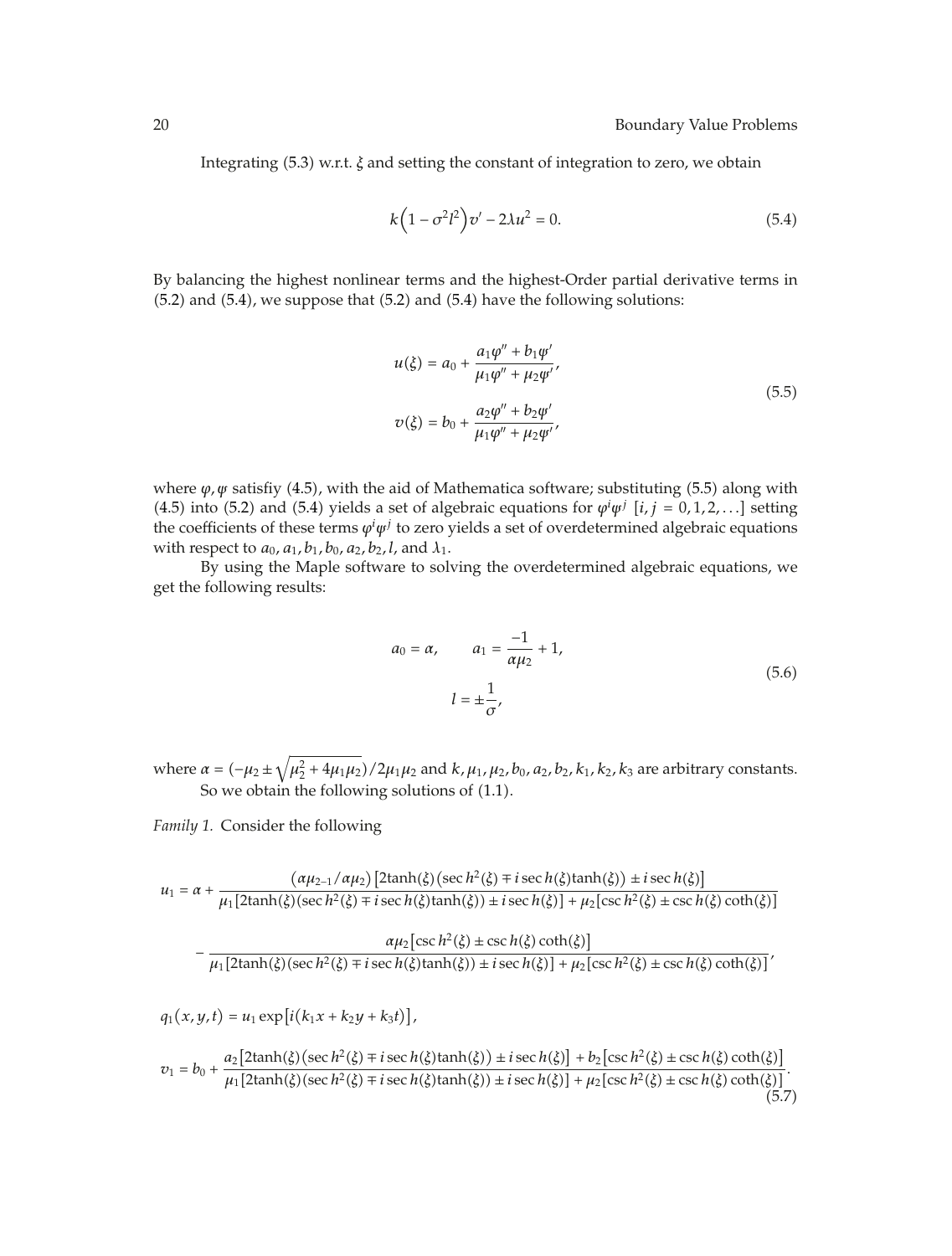*Family 2.* Consider the following

$$
u_2 = \alpha + \frac{(\alpha\mu_{2-1}/\alpha\mu_2) \left[2\tanh(\xi)\left(\sec h^2(\xi) \mp i \sec h(\xi)\tanh(\xi)\right) \pm i \sec h(\xi)\right]}{\mu_1 \left[2\tanh(\xi)\left(\sec h^2(\xi) \mp i \sec h(\xi)\tanh(\xi)\right) \pm i \sec h(\xi)\right] + \mu_2 \left[\csc h^2(\xi) \pm \csc h(\xi)\coth(\xi)\right]}
$$

$$
+ \frac{\alpha\mu_2 \left[\csc h^2(\xi) \pm \csc h(\xi)\coth(\xi)\right]}{\mu_1 \left[2\tanh(\xi)\left(\sec h^2(\xi) \mp i \sec h(\xi)\tanh(\xi)\right) \pm i \sec h(\xi)\right] + \mu_2 \left[\csc h^2(\xi) \pm \csc h(\xi)\coth(\xi)\right]},
$$

$$
q_2(x, y, t) = u_2 \exp\left[i\left(k_1x + k_2y + k_3t\right)\right],
$$

$$
v_2 = b_0 + \frac{a_2 \left[2\tanh(\xi)\left(\sec h^2(\xi) \mp i \sec h(\xi)\tanh(\xi)\right) \pm i \sec h(\xi)\right] - b_2 \left[\csc h^2(\xi) \pm \csc h(\xi)\coth(\xi)\right]}{\mu_1 \left[2\tanh(\xi)\left(\sec h^2(\xi) \mp i \sec h(\xi)\tanh(\xi)\right) \pm i \sec h(\xi)\right] - \mu_2 \left[\csc h^2(\xi) \pm \csc h(\xi)\coth(\xi)\right]}.
$$
(5.8)

where  $\xi = k(x \pm (1/\sigma)y - \sigma^2(k_1 + \sigma k_2)t)$ ,  $\alpha = (-\mu_2 \pm \sqrt{\mu_2^2 + 4\mu_1\mu_2})/2\mu_1\mu_2$  and  $k, \mu_1, \mu_2, b_0$ ,  $a_2$ *, b*<sub>2</sub>*, k*<sub>1</sub>*, k*<sub>2</sub>*, k*<sub>3</sub> are arbitrary constants.

*Family 3.* Consider the following

$$
u_3 = \alpha + \frac{(\alpha \mu_{2-1}/\alpha \mu_2) [2\tanh(\xi)(\sec h^2(\xi) \mp i \sec h(\xi)\tanh(\xi)) \pm i \sec h(\xi)]}{\mu_1 [2\tanh(\xi)(\sec h^2(\xi) \mp i \sec h(\xi)\tanh(\xi)) \pm i \sec h(\xi)] + \mu_2 [\csc(\xi)\cot(\xi) \pm \csc^2(\xi)]}
$$

$$
-\frac{\alpha \mu_2 [\csc(\xi)\cot(\xi) \pm \csc^2(\xi)]}{\mu_1 [2\tanh(\xi)(\sec h^2(\xi) \mp i \sec h(\xi)\tanh(\xi)) \pm i \sec h(\xi)] + \mu_2 [\csc(\xi)\cot(\xi) \pm \csc^2(\xi)]'}
$$

$$
q_3(x, y, t) = u_3 \exp[i(k_1x + k_2y + k_3t)],
$$

$$
v_3 = b_0 + \frac{a_2 [2\tanh(\xi)(\sec h^2(\xi) \mp i \sec h(\xi)\tanh(\xi)) \pm i \sec h(\xi)] + b_2 [\csc(\xi)\cot(\xi) \pm \csc^2(\xi)]}{\mu_1 [2\tanh(\xi)(\sec h^2(\xi) \mp i \sec h(\xi)\tanh(\xi)) \pm i \sec h(\xi)] + \mu_2 [\csc(\xi)\cot(\xi) \pm \csc^2(\xi)]}.
$$
(5.9)

*Family 4.* Consider the following

$$
u_4 = \alpha + \frac{(\alpha\mu_{2-1}/\alpha\mu_2) [2 \coth(\xi)(\csc h^2(\xi) \pm \cot h(\xi)\csc h(\xi)) \mp \csc h(\xi)]}{\mu_1 [2 \coth(\xi)(\csc h^2(\xi) \pm \cot h(\xi)\csc h(\xi)) \pm i \sec h(\xi)] - \mu_2 [ \csc h^2(\xi) \pm \csc h(\xi) \coth(\xi) ]}
$$
  
+ 
$$
\frac{\alpha\mu_2 [\csc h^2(\xi) \pm \csc h(\xi)\coth(\xi)]}{\mu_1 [2 \coth(\xi)(\csc h^2(\xi) \pm \cot h(\xi)\csc h(\xi)) \pm i \sec h(\xi)] - \mu_2 [\csc h^2(\xi) \pm \csc h(\xi) \coth(\xi)]'}
$$
  

$$
q_4(x, y, t) = u_4 \exp[i(k_1x + k_2y + k_3t)],
$$

$$
v_4 = b_0 + \frac{a_2 [2 \coth(\xi)(\csc h^2(\xi) \pm \cot h(\xi)\csc h(\xi)) \mp \csc h(\xi)] - b_2 [\csc h^2(\xi) \pm \csc h(\xi) \coth(\xi)]}{\mu_1 [2 \coth(\xi)(\csc h^2(\xi) \pm \cot h(\xi)\csc h(\xi)) \pm i \sec h(\xi)] - \mu_2 [\csc h^2(\xi) \pm \csc h(\xi) \coth(\xi)]}.
$$
(5.10)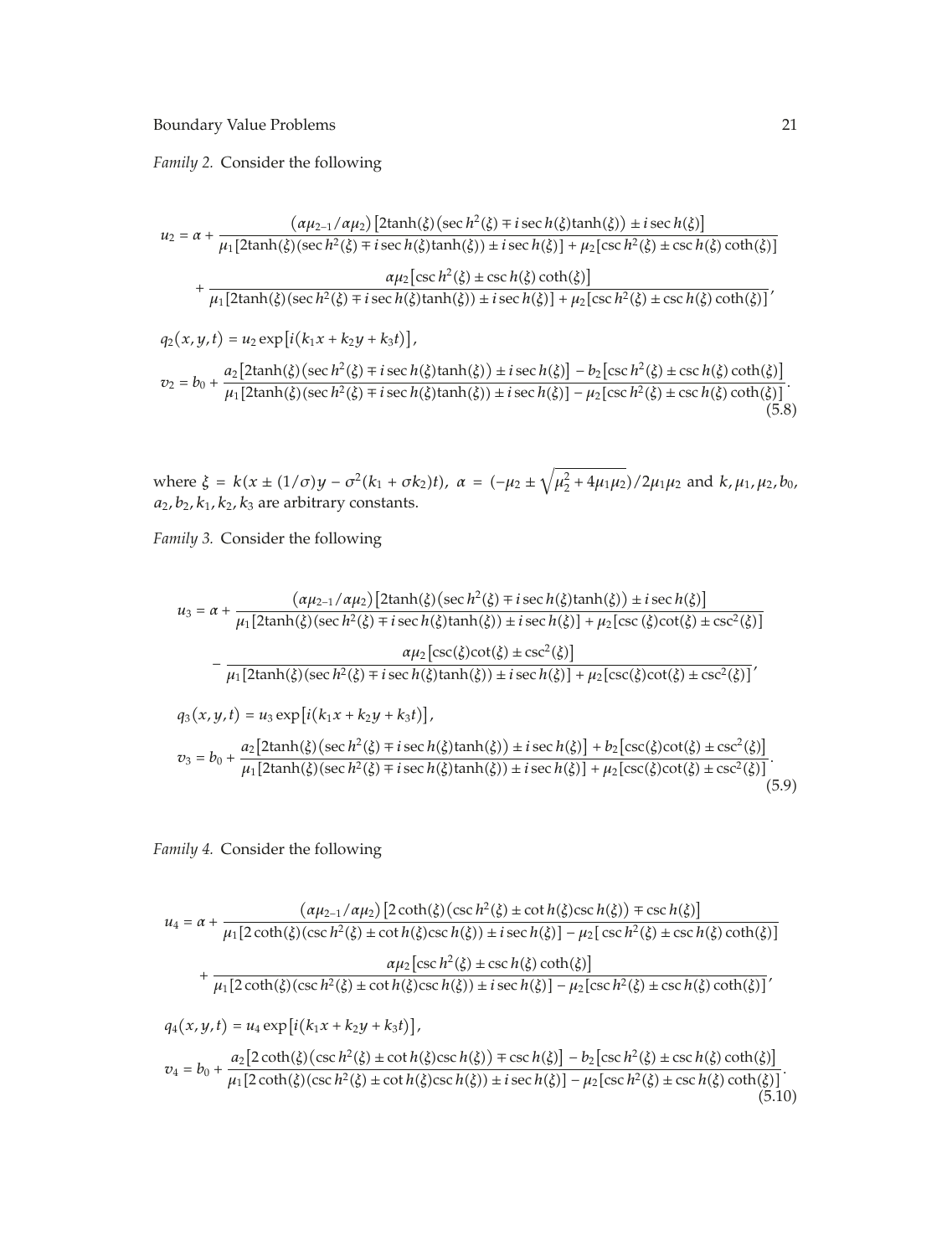*Family 5.* Consider the following

$$
u_5 = \alpha + \frac{(\alpha \mu_{2-1}/\alpha \mu_2) [2 \coth(\xi) (\csc h^2(\xi) \pm \cot h(\xi) \csc h(\xi)) \mp \csc h(\xi)]}{\mu_1 [2 \coth(\xi) (\csc h^2(\xi) \pm \cot h(\xi) \csc h(\xi)) \pm i \sec h(\xi)] + \mu_2 [\sec(\xi) \tan(\xi) \pm \sec^2(\xi)]}
$$

$$
-\frac{\alpha \mu_2 [\sec(\xi) \tan(\xi) \pm \sec^2(\xi)]}{\mu_1 [2 \coth(\xi) (\csc h^2(\xi) \pm \cot h(\xi) \csc h(\xi)) \pm i \sec h(\xi)] + \mu_2 [\sec(\xi) \tan(\xi) \pm \sec^2(\xi)]'}
$$

$$
q_5(x, y, t) = u_5 \exp[i(k_1 x + k_2 y + k_3 t)],
$$

$$
v_5 = b_0 + \frac{a_2 \left[2 \coth(\xi) \left(\csc h^2(\xi) \pm \cot h(\xi) \csc h(\xi)\right) + \csc h(\xi)\right] + b_2 \left[\sec(\xi) \tan(\xi) \pm \sec^2(\xi)\right]}{\mu_1 \left[2 \coth(\xi) \left(\csc h^2(\xi) \pm \cot h(\xi) \csc h(\xi)\right) + i \sec h(\xi)\right] + \mu_2 \left[\csc h^2(\xi) \pm \csc h(\xi) \coth(\xi)\right]}.
$$
\n(5.11)

*Family 6.* Consider the following

$$
u_6 = \alpha + \frac{(\alpha \mu_{2-1}/\alpha \mu_2) \left[2 \coth(\xi)(\csc h^2(\xi) \pm \cot h(\xi)\csc h(\xi)) \mp \csc h(\xi)\right]}{\mu_1 \left[2 \coth(\xi)(\csc h^2(\xi) \pm \cot h(\xi)\csc h(\xi)) \pm i \sec h(\xi)\right] - \mu_2 \left[\csc(\xi)\cot(\xi) \pm \csc^2(\xi)\right]}
$$

$$
+ \frac{\alpha \mu_2 \left[\csc(\xi)\cot(\xi) \pm \csc^2(\xi)\right]}{\mu_1 \left[2 \coth(\xi)(\csc h^2(\xi) \pm \cot h(\xi)\csc h(\xi)) \pm i \sec h(\xi)\right] - \mu_2 \left[\csc(\xi)\cot(\xi) \pm \csc^2(\xi)\right]},
$$
(5.12)

$$
q_6(x, y, t) = u_6 \exp[i(k_1x + k_2y + k_3t)],
$$

$$
v_6 = b_0 + \frac{a_2 [2 \coth(\xi) (\csc h^2(\xi) \pm \cot h(\xi) \csc h(\xi)) \mp \csc h(\xi)] - b_2 [\csc(\xi) \cot(\xi) \pm \csc^2(\xi)]}{\mu_1 [2 \coth(\xi) (\csc h^2(\xi) \pm \cot h(\xi) \csc h(\xi)) \pm i \sec h(\xi)] - \mu_2 [\csc(\xi) \cot(\xi) \pm \csc^2(\xi)]}.
$$

where  $\xi = k(x \pm (1/\sigma)y - \sigma^2(k_1 + \sigma k_2)t)$ ,  $\alpha = (-\mu_2 \pm \sqrt{\mu_2^2 + 4\mu_1\mu_2})/2\mu_1\mu_2$ , and  $k, \mu_1, \mu_2, b_0, a_2, b_2, k_1, k_2, k_3$  are arbitrary constants.

### **6. Conclusion**

In this paper, we have used the extended Fan's subequation method and a new compound Riccati equations rational expansion method to construct the exact travelling wave solutions and obtain many explicit solutions for the Davey-Stewartson equations.

We deduced a relation between the general elliptic equation involving five parameters and other subequations involving three parameter, like Riccati equation, auxiliary ordinary equation, first-kind elliptic equation, and generalized Riccati equation; many exact travelling wave solutions and new complexion solutions including more general soliton solutions, triangular solutions, double-periodic solutions, hyperbolic function solutions, and trigonometric function solutions are also given.